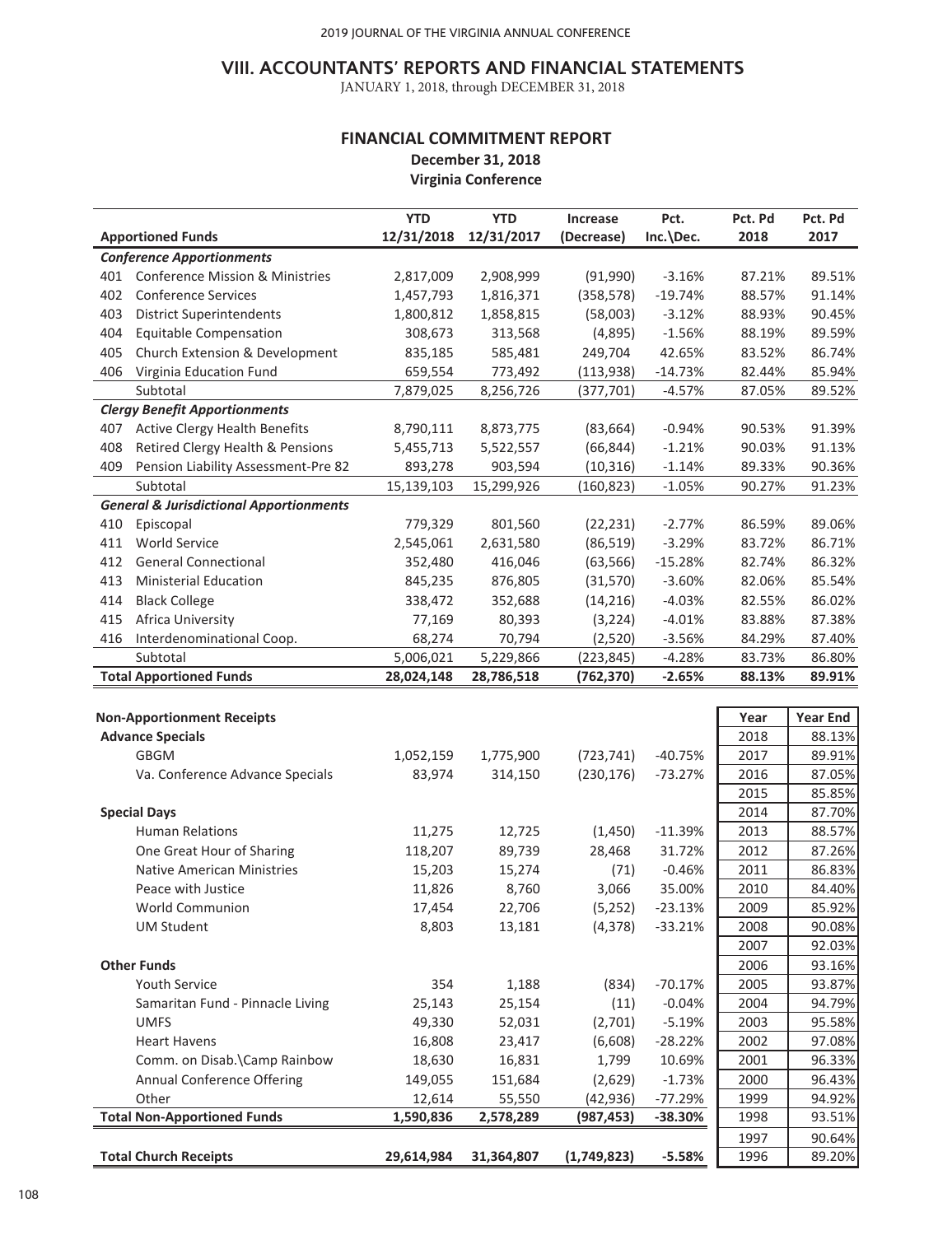# **Virginia Annual Conference of The United Methodist Church Balance Sheets**

|                                             | 12/31/2018  | 12/31/2017  |
|---------------------------------------------|-------------|-------------|
| <b>ASSETS</b>                               |             |             |
| <b>Current Assets:</b>                      |             |             |
| Cash                                        | 1,956,174   | 1,427,041   |
| Investments                                 | 5,697,044   | 6,446,710   |
| Receivables                                 | 2,640,081   | 3,316,160   |
| Prepaid expenses                            | 93,771      | 57,302      |
| <b>Total Current Assets</b>                 | 10,387,070  | 11,247,213  |
| <b>Fixed Assets:</b>                        |             |             |
| Land                                        | 793,019     | 793,019     |
| <b>Buildings</b>                            | 5,017,597   | 5,017,597   |
| Furniture & fixtures                        | 318,708     | 225,566     |
| <b>Equipment and vehicles</b>               | 740,555     | 662,000     |
| Software                                    | 21,735      | 21,735      |
| Accumulated depreciation                    | (2,547,632) | (2,348,776) |
| <b>Total Fixed Assets</b>                   | 4,343,982   | 4,371,141   |
|                                             |             |             |
| <b>Other Assets:</b>                        |             |             |
| <b>Francis Asbury Education Fund</b>        | 1,022,666   | 1,015,571   |
| Loans receivable                            | 149,848     | 420,510     |
| <b>Total Other Assets</b>                   | 1,172,514   | 1,436,081   |
|                                             |             |             |
|                                             | 15,903,566  | 17,054,435  |
|                                             |             |             |
| <b>LIABILITIES and NET ASSETS</b>           |             |             |
| <b>Current Liabilities:</b>                 |             |             |
| Accounts payable<br><b>Accrued expenses</b> | 4,089,114   | 4,559,650   |
| Unearned revenue                            | 22,712      | 30,918      |
|                                             | 74,412      | 43,514      |
| <b>Total Liabilities</b>                    | 4,186,238   | 4,634,082   |
|                                             |             |             |
| <b>Net Assets:</b>                          |             |             |
| Unrestricted conference reserves            | 3,082,876   | 3,378,880   |
| <b>Emerging funds</b>                       | 58,414      | 16,743      |
| Board designated reserves                   | 714,036     | 917,685     |
| Property and Equipment fund                 | 4,343,983   | 4,371,142   |
| <b>Church Extension Fund</b>                | 1,304,598   | 1,467,632   |
| Donor restricted and miscellaneous          | 2,213,421   | 2,268,271   |
|                                             |             |             |
| <b>Total Net Assets</b>                     | 11,717,328  | 12,420,353  |
|                                             | 15,903,566  | 17,054,435  |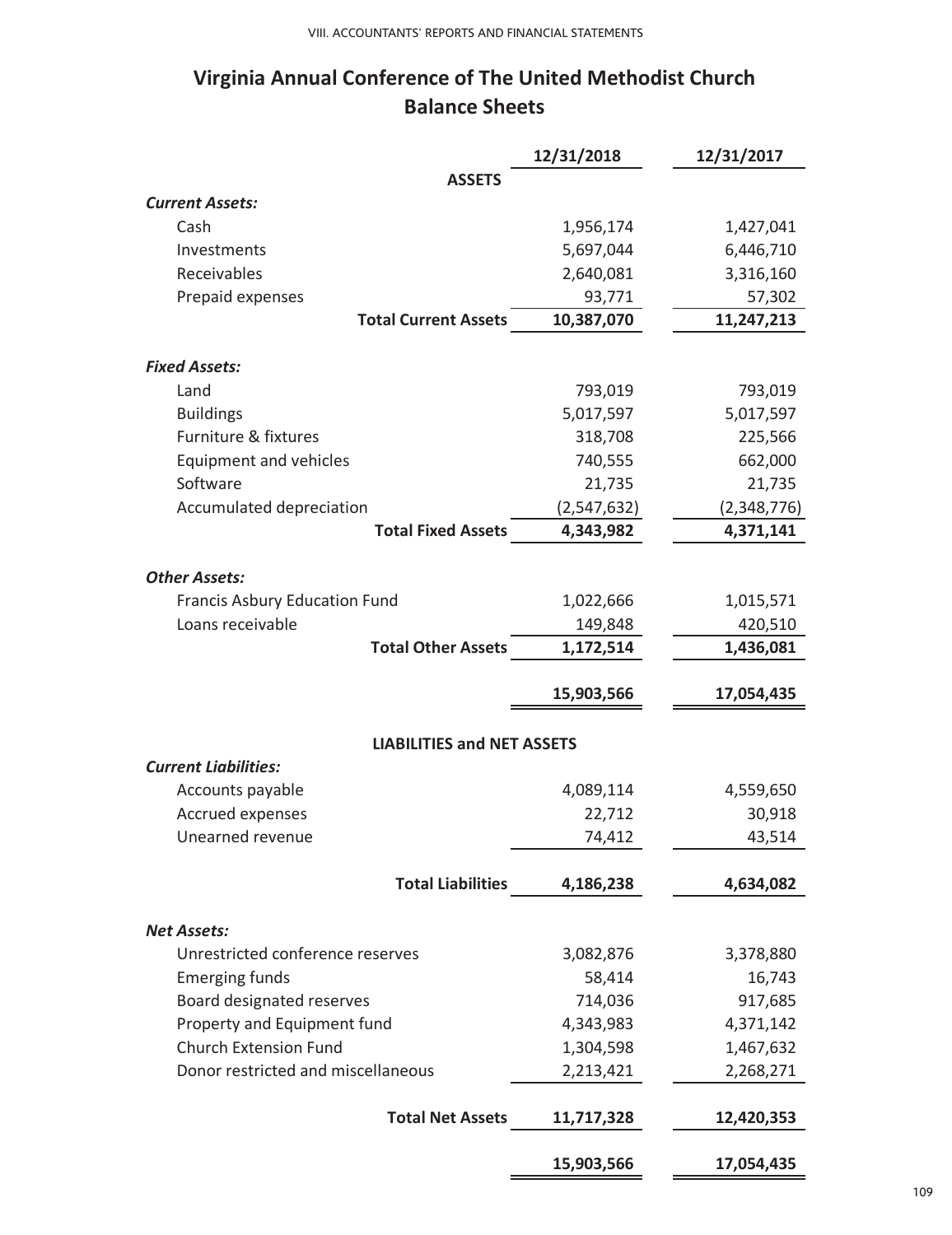# **Virginia Annual Conference of the United Methodist Church**

# **Statement of Changes in Unrestricted Conference Reserves**

*For the Year Ending December 31, 2018*

| Income directly attibuted to Conference Reserves:          |                                      |            |
|------------------------------------------------------------|--------------------------------------|------------|
| Net gain on investments held at the Foundation             |                                      | (276, 453) |
| Dividends and interest                                     |                                      | 76,787     |
| Miscellaneous income                                       |                                      | 1,824      |
| Gain on sale of land in Blackstone                         |                                      | 17,859     |
|                                                            | <b>Total Income</b>                  | (179, 983) |
| <b>Expenses directly attibuted to Conference Reserves:</b> |                                      |            |
| Special funding - VUMAC closing                            |                                      | 151,943    |
| Special funding misc                                       |                                      | 8,749      |
| Bank service charges                                       |                                      | 14,042     |
|                                                            | <b>Total Expenses</b>                | 174,734    |
| <b>Income Over/(Under) Expenses</b>                        |                                      | (354, 717) |
| <b>Apportionment Closeouts:</b>                            |                                      |            |
| 401 - Conference Mission and Ministries                    |                                      | 118,124    |
| 402 - Conference Services                                  |                                      | (81, 550)  |
| 403 - District Superintendents' Fund                       |                                      | (61, 377)  |
| 404 - Equitable Compensation Fund                          |                                      | 83,516     |
|                                                            | <b>Total Apportionment Closeouts</b> | 58,713     |
| Net increase/(decrease) in Conference Reserves             |                                      | (296,004)  |
| <b>Beginning balance</b>                                   |                                      | 3,378,880  |
| <b>Ending Balance</b>                                      |                                      | 3,082,876  |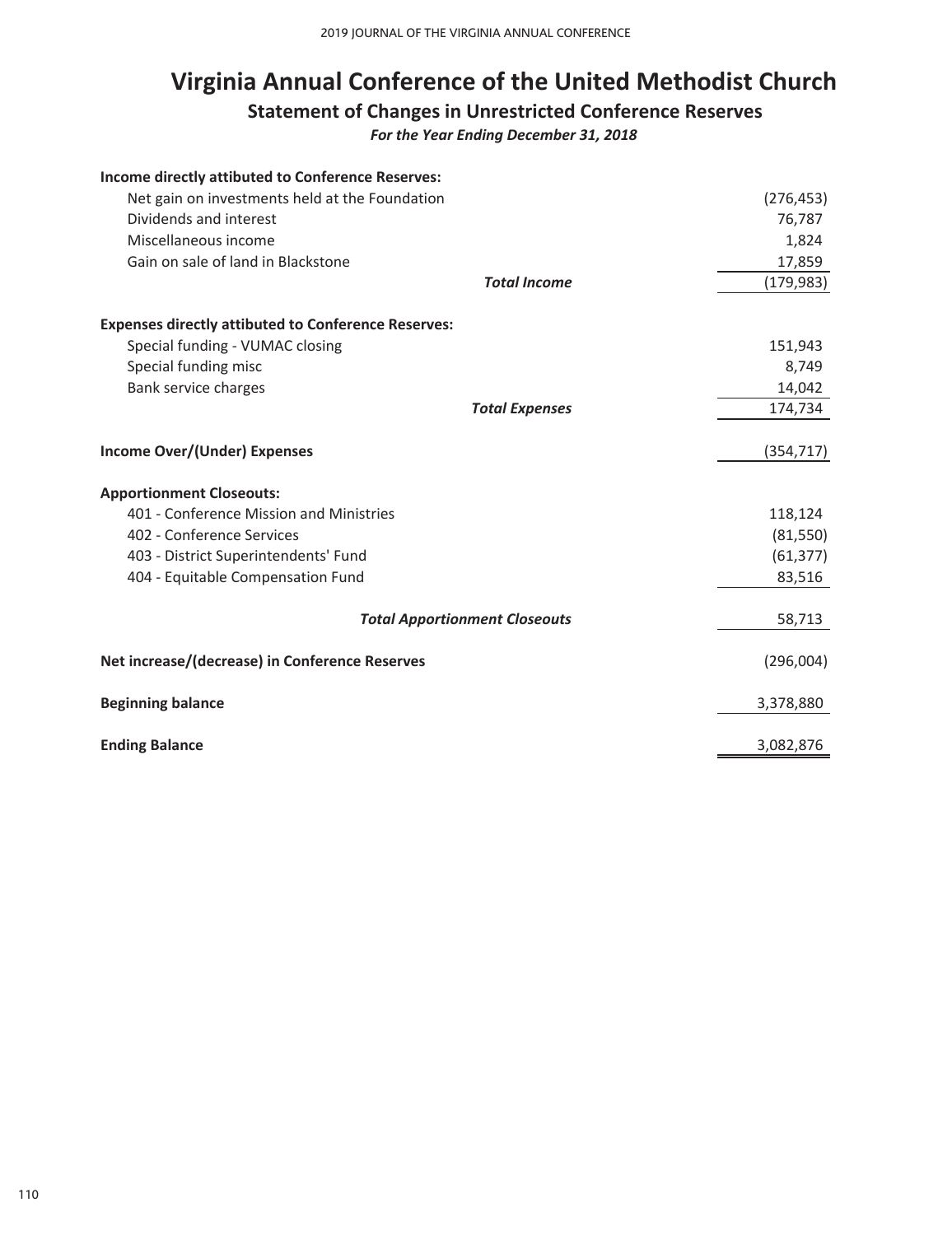

#### **401 - Conference Mission & Ministry Financial Summary**

|                  |                                                       |               |               |            |              |                 | <b>Receipts</b> | Closeout        |                  |                |
|------------------|-------------------------------------------------------|---------------|---------------|------------|--------------|-----------------|-----------------|-----------------|------------------|----------------|
|                  |                                                       | Apportionment | Transfer to/  | Other      | Total        | Total           | Over/(Under)    | to Conference   | <b>Beginning</b> | <b>Ending</b>  |
| Project #        | <b>Project Name</b>                                   | Income        | (from)        | Income     | Income       | <b>Expenses</b> | <b>Expenses</b> | <b>Reserves</b> | <b>Balance</b>   | <b>Balance</b> |
| 3500             | Conference Benevolence Grants                         | 192,401.68    |               |            | 192,401.68   | 192,401.68      | ÷               | ×.              |                  |                |
| 3510             | CT Special & Sustaining Grants                        | 63,382.70     |               | 43,255.10  | 106,637.80   | 73,050.00       | 33,587.80       | (33,587.80)     |                  |                |
| 5000             | <b>Emerging Funds</b>                                 | 86,482.17     | (6,968.00)    | 156,014.94 | 235,529.11   | 193,858.09      | 41,671.02       |                 | 16,743.40        | 58,414.42      |
| 3600             | Campus Ministry                                       | 818,059.27    |               |            | 818,059.27   | 843,936.96      | (25,877.69)     | 25,877.69       |                  |                |
| Sch 1            | Program & Board Administrative                        | 1,656,682.70  | (152, 317.75) | 37,489.49  | 1,541,854.44 | 1,431,440.29    | 110,414.15      | (110, 414.15)   |                  |                |
|                  |                                                       | 2,817,008.52  | (159, 285.75) | 236,759.53 | 2,894,482.30 | 2,734,687.02    | 159,795.28      | (118, 124.26)   | 16,743.40        | 58,414.42      |
|                  | Schedule 1 - Program & Board Administrative           |               |               |            |              |                 |                 |                 |                  |                |
| 3100             | Common Table                                          | 3,380.41      |               |            | 3,380.41     | 3,165.31        | 215.10          | (215.10)        |                  |                |
| Sch <sub>2</sub> | Departmental Administration                           | 54,649.98     |               |            | 54,649.98    | 59,234.87       | (4,584.89)      | 4,584.89        |                  |                |
| Sch <sub>3</sub> | Board & Agency Administration                         | 70,425.19     |               | 351.94     | 70,777.13    | 49,540.30       | 21,236.83       | (21, 236.83)    |                  |                |
| 3000             | Personnel Costs - Common Table                        | 1,275,259.81  | 35,295.00     | 35,295.00  | 1,345,849.81 | 1,265,567.10    | 80,282.71       | (80, 282.71)    |                  |                |
| 3210             | CT Information Technologies                           | 28,733.47     | (28, 733.47)  |            |              |                 |                 |                 |                  |                |
| 3240             | Outsourced Graphic Design Serv                        | 36,621.10     |               | ä,         | 36,621.10    | 32,515.24       | 4,105.86        | (4, 105.86)     |                  |                |
| 3200             | Video Production                                      | 9,577.82      |               | 1,842.55   | 11,420.37    | 7,695.44        | 3,724.93        | (3,724.93)      |                  |                |
| 3155             | Connections 21 Interns                                | 9,577.82      |               |            | 9,577.82     | 6,775.06        | 2,802.76        | (2,802.76)      |                  |                |
|                  |                                                       |               |               |            |              |                 |                 |                 |                  |                |
| 3220             | Common Table Rent                                     | 158,879.28    | (158, 879.28) |            |              |                 |                 |                 |                  |                |
| 3230             | CT Postage, Printing & Phone                          |               |               |            |              |                 |                 |                 |                  |                |
| 3090             | <b>CT Contingencies</b>                               | 9,577.82      |               |            | 9,577.82     | 6,946.97        | 2,630.85        | (2,630.85)      |                  |                |
|                  |                                                       | 1,656,682.70  | (152, 317.75) | 37,489.49  | 1,541,854.44 | 1,431,440.29    | 110,414.15      | (110, 414.15)   | ÷.               |                |
|                  |                                                       |               |               |            |              |                 |                 |                 |                  |                |
|                  | Supporting Schedule 2 - Departmental Administration   |               |               |            |              |                 |                 |                 |                  |                |
| 3010             | <b>Connectional Ministries Office</b>                 | 7,605.93      |               |            | 7,605.93     | 8,703.82        | (1,097.89)      | 1,097.89        |                  |                |
| 3020             | <b>Communications Office</b>                          | 7,042.52      |               |            | 7,042.52     | 5,317.79        | 1,724.73        | (1,724.73)      |                  |                |
| 3030             | Congregational Excel                                  | 10,704.64     |               |            | 10,704.64    | 9,389.55        | 1,315.09        | (1,315.09)      |                  |                |
| 3040             | Higher Ed & Next Gen Office                           | 12,113.13     |               |            | 12,113.13    | 13,206.43       | (1,093.30)      | 1,093.30        |                  |                |
| 3050             | Inclusivity and Lay Ldrshp Exc                        | 4,788.93      |               |            | 4,788.93     | 833.29          | 3,955.64        | (3,955.64)      |                  |                |
| 3060             | Justice and Missional Excel                           | 12,394.83     |               |            | 12,394.83    | 21,783.99       | (9,389.16)      | 9,389.16        |                  |                |
|                  |                                                       | 54,649.98     | ÷,            | ÷,         | 54,649.98    | 59,234.87       | (4,584.89)      | 4,584.89        | ÷,               | 0.00           |
|                  |                                                       |               |               |            |              |                 |                 |                 |                  |                |
|                  | Supporting Schedule 3 - Board & Agency Administration |               |               |            |              |                 |                 |                 |                  |                |
| 3105             | Board of Church & Society                             | 5,634.01      |               | 351.94     | 5,985.95     | 4,324.21        | 1,661.74        | (1,661.74)      |                  |                |
| 3110             | <b>Missional Ministries Board</b>                     | 8,732.73      |               |            | 8,732.73     | 2,875.66        | 5,857.07        | (5,857.07)      |                  |                |
| 3115             | <b>Board of Communications</b>                        | 6,197.42      |               |            | 6,197.42     | 3,809.01        | 2,388.41        | (2,388.41)      |                  |                |
| 3120             | Board of Higher Education                             | 2,817.01      |               |            | 2,817.01     | 2,598.92        | 218.09          | (218.09)        |                  |                |
| 3125             | Board of Discipleship                                 | 8,169.33      |               |            | 8,169.33     | 7,232.45        | 936.88          | (936.88)        |                  |                |
| 3130             | Church Development Team                               | 1,690.20      |               |            | 1,690.20     | 2,168.80        | (478.60)        | 478.60          |                  |                |
| 3135             | Board of Laity                                        | 7,605.93      |               |            | 7,605.93     | 6,901.69        | 704.24          | (704.24)        |                  |                |
| 3140             | CEMCA                                                 | 1,690.20      |               |            | 1,690.20     | 1,876.34        | (186.14)        | 186.14          |                  |                |
| 3145             | COSROW                                                | 845.10        |               |            | 845.10       | 491.17          | 353.93          | (353.93)        |                  |                |
| 3150             | <b>Commission on Disabilities</b>                     | 1,408.49      |               |            | 1,408.49     | 2,425.85        | (1,017.36)      | 1,017.36        |                  |                |
| 3160             | Committee on Mission Personnel                        | 25,634.77     |               |            | 25,634.77    | 14,836.20       | 10,798.57       | (10,798.57)     |                  |                |
|                  |                                                       | 70,425.19     | ÷.            | 351.94     | 70,777.13    | 49,540.30       | 21,236.83       | (21, 236.83)    |                  | (0.00)         |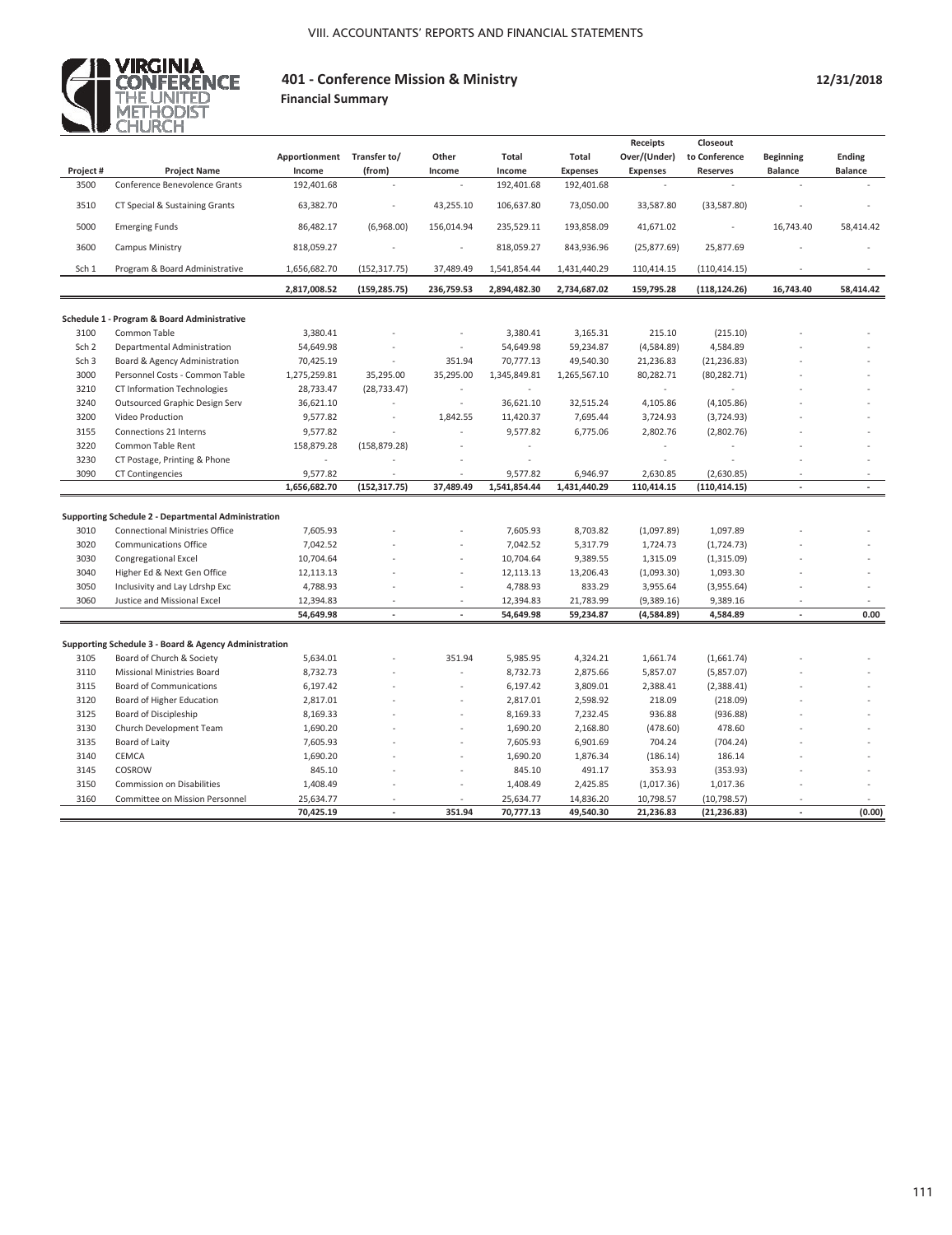

#### **402 - Conference Services**

**December 31, 2018**

#### **Financial Summary**

|           |                                                      |               |              |            |              |                 | <b>Receipts</b> | Closeout        |                  |                |
|-----------|------------------------------------------------------|---------------|--------------|------------|--------------|-----------------|-----------------|-----------------|------------------|----------------|
|           |                                                      | Apportionment | Transfer to/ | Other      | <b>Total</b> | <b>Total</b>    | Over/(Under)    | to Conference   | <b>Beginning</b> | <b>Ending</b>  |
| Project # | <b>Project Name</b>                                  | Income        | (from)       | Income     | Income       | <b>Expenses</b> | <b>Expenses</b> | <b>Reserves</b> | <b>Balance</b>   | <b>Balance</b> |
|           | <b>Funds that Close to Reserves:</b>                 |               |              |            |              |                 |                 |                 |                  |                |
| 2100      | <b>Treasurer's Office</b>                            | 372,611.77    |              | 87,000.00  | 459,611.77   | 463,706.00      | (4,094.23)      | 4,094.23        |                  |                |
| 2110      | <b>Computer Services</b>                             | 77,408.80     | (6, 561.53)  | 800.00     | 71,647.27    | 155,264.23      | (83,616.96)     | 83,616.96       |                  |                |
| 2120      | Annual Conference Session                            | 235,287.71    |              | 4,281.34   | 239,569.05   | 250,518.99      | (10, 949.94)    | 10,949.94       |                  |                |
| 2130      | <b>Conf Publications Committee</b>                   | 11,662.34     |              | (6,625.56) | 5,036.78     | 10,060.77       | (5,023.99)      | 5,023.99        |                  |                |
| 2140      | Council on Finance & Admin                           | 2,478.24      |              |            | 2,478.24     | 2,872.30        | (394.06)        | 394.06          |                  |                |
| 2150      | <b>Board of Trustees</b>                             | 1,457.80      |              |            | 1,457.80     | 1,367.42        | 90.38           | (90.38)         |                  |                |
| 2160      | Committee on Episcopacy                              | 1,895.12      |              |            | 1,895.12     | 1,628.38        | 266.74          | (266.74)        |                  |                |
| 2170      | <b>Historical Society</b>                            | 7,726.30      |              |            | 7,726.30     | 2,779.94        | 4,946.36        | (4,946.36)      |                  |                |
| 2180      | Assistant to Bishop                                  | 82,219.48     |              |            | 82,219.48    | 83,587.21       | (1, 367.73)     | 1,367.73        |                  |                |
| 2190      | Cabinet Discretionary Fund                           | 14,519.67     |              |            | 14,519.67    | 1,000.00        | 13,519.67       | (13,519.67)     |                  |                |
| 2200      | Pastor Relocation Transition                         | 16,473.04     |              |            | 16,473.04    | 3,954.15        | 12,518.89       | (12,518.89)     |                  |                |
| 2210      | <b>Episcopal Residence</b>                           |               |              | 20,000.00  | 20,000.00    | 60,353.24       | (40, 353.24)    | 40,353.24       |                  |                |
| 2220      | Episcopal Budget Support                             | 25,657.14     |              |            | 25,657.14    | 26,499.96       | (842.82)        | 842.82          |                  |                |
| 2230      | Conference Liability Insurance                       | 14,577.92     |              | $\sim$     | 14,577.92    | 13,918.00       | 659.92          | (659.92)        |                  |                |
| 2270      | General Conference Delegation                        | 2,478.24      |              |            | 2,478.24     | 27.84           | 2,450.40        | (2,450.40)      |                  |                |
| 2290      | Contingencies                                        | 9,679.75      | (8,000.00)   | 768.75     | 2,448.50     | 11,645.96       | (9, 197.46)     | 9,197.46        |                  |                |
| 2300      | <b>BOM Personnel Costs</b>                           | 241,993.57    |              |            | 241,993.57   | 235,531.06      | 6,462.51        | (6,462.51)      |                  |                |
| 2310      | Clergy Excellence Admin.                             | 15,015.28     |              | ٠          | 15,015.28    | 12,250.44       | 2,764.84        | (2,764.84)      |                  |                |
| 2320      | <b>Board of Ordained Minstry</b>                     | 72,598.06     |              | $\sim$     | 72,598.06    | 60,093.67       | 12,504.39       | (12,504.39)     |                  |                |
| 2330      | <b>BOM</b> - Ministerial Support                     | 36,736.37     |              | 3,550.00   | 40,286.37    | 25,364.46       | 14,921.91       | (14, 921.91)    |                  |                |
| 2400      | Postage, Printing & Phone                            | 46,503.58     |              | 12,389.42  | 58,893.00    | 55,708.42       | 3,184.58        | (3, 184.58)     |                  |                |
|           |                                                      | 1,288,980.18  | (14, 561.53) | 122,163.95 | 1,396,582.60 | 1,478,132.44    | (81, 549.84)    | 81,549.84       | ÷                | 0.00           |
|           |                                                      |               |              |            |              |                 |                 |                 |                  |                |
|           | <b>CFA Designated Funds with Carryover Balances:</b> |               |              |            |              |                 |                 |                 |                  |                |
| 4000      | United Methodist Center                              | 24,199.34     | 158,879.28   | 135,152.00 | 318,230.62   | 320,499.11      | (2, 268.49)     |                 | 44,788.63        | 42,520.14      |
| 4010      | <b>Building Maintenance Fund</b>                     |               |              |            |              |                 |                 |                 | 200,000.00       | 200,000.00     |
| 4020      | Wesley Foundation Inc.                               | 58,020.14     | 15,984.00    | ٠          | 74,004.14    | 67,195.87       | 6,808.27        |                 | (1,944.83)       | 4,863.44       |
| 4030      | Legal Expenses                                       | 29,010.08     |              |            | 29,010.08    | 154,557.53      | (125, 547.45)   |                 | 55,753.36        | (69, 794.09)   |
| 4060      | <b>Employee Moving Fund</b>                          |               |              |            | $\sim$       |                 |                 |                 | 6,272.50         | 6,272.50       |
| 4070      | Archives                                             | 9,184.09      |              |            | 9,184.09     | 15,913.65       | (6,729.56)      |                 | (3,845.09)       | (10,574.65)    |
| 4080      | <b>Sustentation Fund</b>                             |               |              |            |              |                 |                 | ä,              | 20,000.00        | 20,000.00      |
| 4090      | <b>Bishop Strategic Collaboration</b>                |               |              |            | $\sim$       | 6,936.57        | (6,936.57)      | ٠               | 3,037.76         | (3,898.81)     |
| 4500      | Property & Equipment Fund                            |               |              |            | $\sim$       | 27,158.74       | (27, 158.74)    | ٠               | 4,371,142.07     | 4,343,983.33   |
| 4790      | VA Clergy Leadership Program                         | 48,398.71     |              |            | 48,398.71    | 71,748.90       | (23, 350.19)    |                 | 155,320.33       | 131,970.14     |
|           |                                                      | 168,812.36    | 174,863.28   | 135,152.00 | 478,827.64   | 664,010.37      | (185, 182.73)   | ÷.              | 4,850,524.73     | 4,665,342.00   |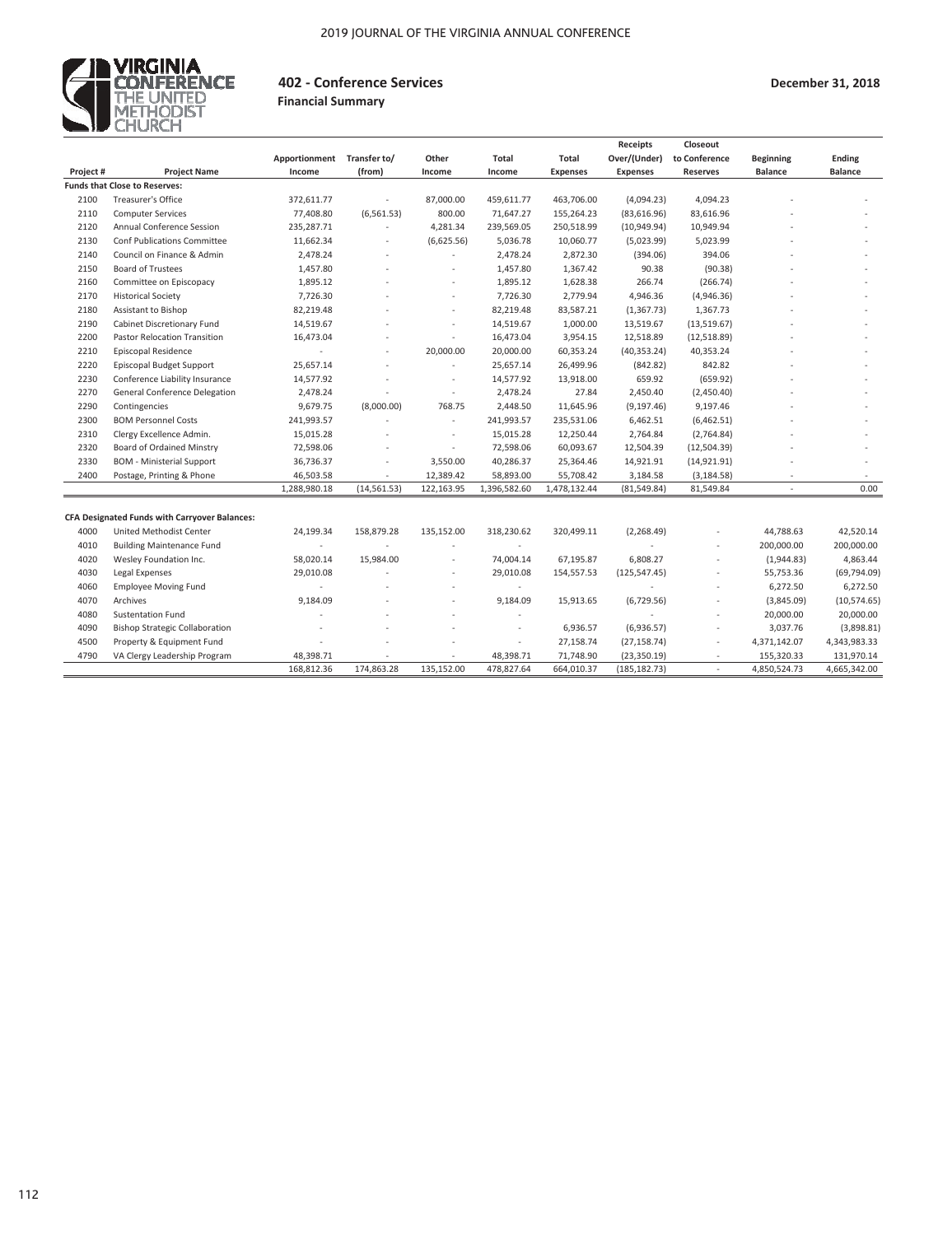

### **CFA Designated Funds with Carryover Balances Financial Summary**

**December 31, 2018**

|                     |                                       |                            |            |            |                          |                 | Receipts        | Closeout        |                  |                |
|---------------------|---------------------------------------|----------------------------|------------|------------|--------------------------|-----------------|-----------------|-----------------|------------------|----------------|
|                     |                                       | Apportionment Transfer to/ |            | Other      | <b>Total</b>             | <b>Total</b>    | Over/(Under)    | to Conference   | <b>Beginning</b> | Ending         |
| Project#            | <b>Project Name</b>                   | Income                     | (from)     | Income     | Income                   | <b>Expenses</b> | <b>Expenses</b> | <b>Reserves</b> | <b>Balance</b>   | <b>Balance</b> |
| CFA                 |                                       |                            |            |            |                          |                 |                 |                 |                  |                |
| 4000                | United Methodist Center               | 24,199.34                  | 158,879.28 | 135,152.00 | 318,230.62               | 320,499.11      | (2, 268.49)     |                 | 44,788.63        | 42,520.14      |
| 4010                | <b>Building Maintenance Fund</b>      |                            |            |            |                          |                 |                 |                 | 200,000.00       | 200,000.00     |
| 4020                | Wesley Foundation Inc.                | 58,020.14                  | 15,984.00  |            | 74,004.14                | 67,195.87       | 6,808.27        |                 | (1,944.83)       | 4,863.44       |
| 4030                | Legal Expenses                        | 29,010.08                  |            |            | 29,010.08                | 154,557.53      | (125, 547.45)   |                 | 55,753.36        | (69, 794.09)   |
| 4060                | <b>Employee Moving Fund</b>           |                            |            |            |                          |                 |                 |                 | 6,272.50         | 6,272.50       |
| 4070                | Archives                              | 9,184.09                   |            |            | 9,184.09                 | 15,913.65       | (6,729.56)      |                 | (3,845.09)       | (10, 574.65)   |
| 4080                | Sustentation Fund                     |                            |            |            |                          |                 |                 |                 | 20,000.00        | 20,000.00      |
| 4090                | <b>Bishop Strategic Collaboration</b> |                            |            |            |                          | 6,936.57        | (6,936.57)      |                 | 3,037.76         | (3,898.81)     |
|                     |                                       | 120,413.65                 | 174,863.28 | 135,152.00 | 430,428.93               | 565,102.73      | (134, 673.80)   | ÷,              | 324,062.33       | 189,388.53     |
| <b>Common Table</b> |                                       |                            |            |            |                          |                 |                 |                 |                  |                |
| 6100                | <b>Advocate Publication</b>           |                            |            | 50,586.09  | 50,586.09                | 79,513.84       | (28, 927.75)    |                 | 172,642.97       | 143,715.22     |
| 6200                | Lay Servant Ministries                |                            |            | 15,713.46  | 15,713.46                | 13,626.09       | 2,087.37        |                 | 1,201.71         | 3,289.08       |
| 6210                | Board of Laity Special Project        |                            |            | ä,         | ä,                       |                 |                 |                 | 4,887.45         | 4,887.45       |
| 6220                |                                       |                            |            | 640.00     | 640.00                   |                 | 640.00          |                 | 160.63           | 800.63         |
|                     | CommonTable Youth Contingency         |                            |            |            |                          |                 |                 |                 |                  |                |
| 6225                | Campus Ministry Team                  |                            |            |            |                          | 2,368.85        | (2,368.85)      |                 | 11,928.75        | 9,559.90       |
| 6230                | Camp Rainbow                          |                            |            | 68,521.14  | 68,521.14                | 75,344.20       | (6,823.06)      |                 | 33,206.69        | 26,383.63      |
| 6240                | Commission on Disabilities            |                            |            | 1,915.00   | 1,915.00                 | 3,525.00        | (1,610.00)      |                 | 11,039.80        | 9,429.80       |
| 6310                | <b>UMVIM</b>                          |                            |            | 50.00      | 50.00                    | 5,356.26        | (5,306.26)      |                 | 32,399.38        | 27,093.12      |
| 6311                | UMVIM - Haiti                         |                            |            | 68,708.78  | 68,708.78                | 3,558.31        | 65,150.47       |                 | 3,762.72         | 68,913.19      |
| 6340                | Mental Health Conference              |                            |            |            |                          |                 |                 |                 | 1,233.22         | 1,233.22       |
| 6400                | All God's Children Camp               |                            |            | 54,527.48  | 54,527.48                | 84,993.54       | (30, 466.06)    |                 | 47,117.05        | 16,650.99      |
| 6420                | Safe Sanctuaries Training             |                            |            |            |                          |                 |                 |                 | 2,051.75         | 2,051.75       |
| 6505                | Five Talent Academy - Events          |                            |            | 19,445.65  | 19,445.65                | 24,374.77       | (4,929.12)      |                 | 12,468.34        | 7,539.22       |
| 6560                | <b>CDT Training Events</b>            |                            |            | 532.02     | 532.02                   | 532.02          |                 |                 | ÷,               | ä,             |
| 6565                | <b>Small Church Pastors</b>           |                            |            |            |                          | 1,227.79        | (1, 227.79)     |                 | 6,267.64         | 5,039.85       |
| 6570                | Mid-Size Church Lead Pastors          |                            |            | 271.97     | 271.97                   | 3,535.96        | (3,263.99)      |                 | 2,765.79         | (498.20)       |
| 6580                | Large Church Lead Pastors             |                            |            | 2,425.38   | 2,425.38                 | 7,588.73        | (5, 163.35)     |                 | (3,581.66)       | (8,745.01)     |
| 6590                | Clergywomen's Coaching Init.          |                            |            | 6,340.00   | 6,340.00                 | (260.00)        | 6,600.00        |                 |                  | 6,600.00       |
|                     |                                       |                            | i,         | 289,676.97 | 289,676.97               | 305,285.36      | (15,608.39)     |                 | 339,552.23       | 323,943.84     |
|                     | <b>Board of Ordained Ministry</b>     |                            |            |            |                          |                 |                 |                 |                  |                |
| 4610                | Welcome Meal at AC                    |                            |            | 2,500.00   | 2,500.00                 | 2,963.70        | (463.70)        |                 | 2,281.76         | 1,818.06       |
| 4620                | Order of Deacons                      |                            |            | 2,328.15   | 2,328.15                 | 1,647.40        | 680.75          |                 | 2,673.09         | 3,353.84       |
| 4630                | Local Pastor's Retreat/Lunch          |                            |            |            |                          |                 |                 |                 | 1,240.25         | 1,240.25       |
| 4640                | Order of Elders                       |                            |            | ä,         |                          |                 |                 |                 | 9,276.90         | 9,276.90       |
| 4650                | Spouse Retreat                        |                            |            | 478.00     | 478.00                   | 591.91          | (113.91)        |                 | 1,112.58         | 998.67         |
| 4660                | Seminary Scholarships                 |                            |            | 26,482.30  | 26,482.30                | 31,911.90       | (5,429.60)      |                 | 5,699.24         | 269.64         |
| 4690                | <b>BOM Training Events</b>            |                            | í,         | 3,310.44   | 3,310.44                 | 2,569.37        | 741.07          |                 | 1,173.42         | 1,914.49       |
| 4700                | Pell Fund - Josephus Daniels          |                            |            | 65,000.00  | 65,000.00                | 61,000.00       | 4,000.00        |                 | 1,300.00         | 5,300.00       |
| 4710                | Calling 21                            |                            |            | 22,900.00  | 22,900.00                | 26,312.32       | (3,412.32)      |                 | 17,450.02        | 14,037.70      |
| 4730                | AC Clergy Spouses Luncheon            |                            |            | ÷,         | $\overline{\phantom{a}}$ | 14.82           | (14.82)         |                 | 2,752.44         | 2,737.62       |
| 4740                | Ministers' Convocation                |                            |            | 42,319.07  | 42,319.07                | 69,803.56       | (27, 484.49)    |                 | 49,163.96        | 21,679.47      |
| 4770                | Pilgrimages                           |                            |            | 15,150.00  | 15,150.00                | 13,596.64       | 1,553.36        |                 | ä,               | 1,553.36       |
| 4780                | Cross Culture/Cross Racial            |                            |            | ä,         | ÷,                       |                 |                 |                 | 2,667.25         | 2,667.25       |
| 4790                | VA Clergy Leadership Program          | 48,398.71                  |            | ä,         | 48,398.71                | 71,748.90       | (23, 350.19)    |                 | 155,320.33       | 131,970.14     |
| 4800                | Candidacy Summit                      |                            |            | 11,522.92  | 11,522.92                | 11,596.26       | (73.34)         |                 | 1,959.62         | 1,886.28       |
| 4810                | <b>Extension Ministry</b>             |                            |            | 340.00     | 340.00                   | 340.00          |                 |                 |                  |                |
| 4820                | Licensing School                      |                            |            | 28,333.84  | 28,333.84                | 28,333.84       |                 |                 | ÷                |                |
|                     |                                       | 48,398.71                  | ÷,         | 220,664.72 | 269,063.43               | 322,430.62      | (53, 367.19)    | ÷,              | 254,070.86       | 200,703.67     |
|                     |                                       |                            |            |            |                          |                 |                 |                 |                  |                |
| Total               |                                       | 168,812.36                 | 174,863.28 | 645.493.69 | 989,169.33               | 1,192,818.71    | (203, 649.38)   |                 | 917,685.42       | 714,036.04     |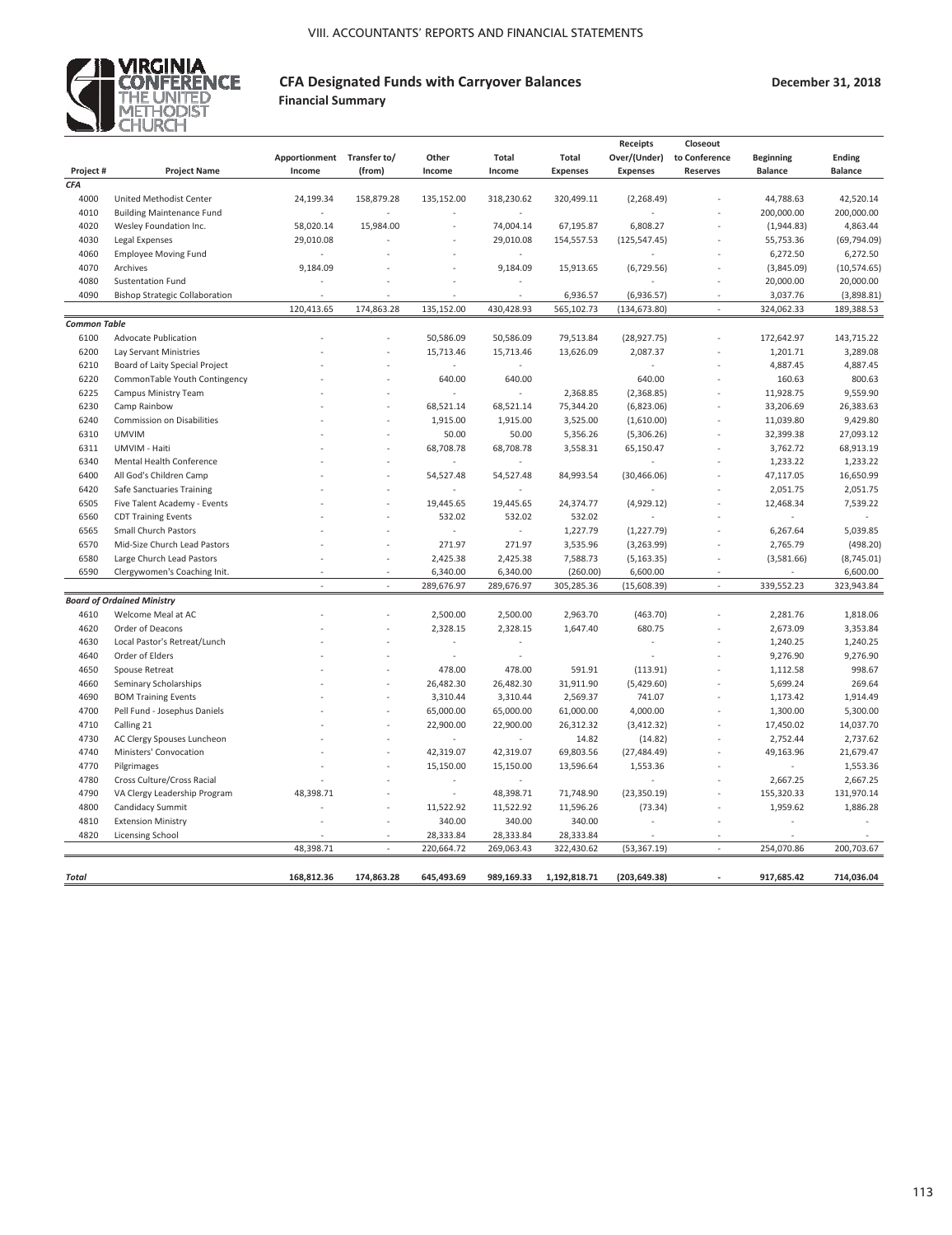

# **Donor Designated and Miscellaneous Funds**

**Financial Summary**

**December 31, 2018**

|                  |                                         |                            |              |            |                          |                 | <b>Receipts</b> | Closeout        |                  |                |
|------------------|-----------------------------------------|----------------------------|--------------|------------|--------------------------|-----------------|-----------------|-----------------|------------------|----------------|
|                  |                                         | Apportionment Transfer to/ |              | Other      | Total                    | <b>Total</b>    | Over/(Under)    | to Conference   | <b>Beginning</b> | <b>Ending</b>  |
| Project#         | <b>Project Name</b>                     | Income                     | (from)       | Income     | Income                   | <b>Expenses</b> | <b>Expenses</b> | <b>Reserves</b> | <b>Balance</b>   | <b>Balance</b> |
|                  | <b>Property &amp; Equipment</b>         |                            |              |            |                          |                 |                 |                 |                  |                |
| 4500             | Property & Equipment Fund               |                            |              |            |                          | 27,158.74       | (27, 158.74)    |                 | 4,371,142.07     | 4,343,983.33   |
|                  |                                         |                            |              |            |                          | 27,158.74       | (27, 158.74)    |                 | 4,371,142.07     | 4,343,983.33   |
|                  |                                         |                            |              |            |                          |                 |                 |                 |                  |                |
|                  | <b>Church Extension Fund</b>            |                            |              |            |                          |                 |                 |                 |                  |                |
| 6500             | Church Extension Fund                   | 835,184.78                 |              | 26,074.02  | 861,258.80               | 1,024,292.96    | (163, 034.16)   |                 | 1,467,632.17     | 1,304,598.01   |
|                  |                                         | 835,184.78                 |              | 26,074.02  | 861,258.80               | 1,024,292.96    | (163, 034.16)   |                 | 1,467,632.17     | 1,304,598.01   |
|                  |                                         |                            |              |            |                          |                 |                 |                 |                  |                |
|                  | <b>Ministerial Education Fund</b>       |                            |              |            |                          |                 |                 |                 |                  |                |
| 4600             | Ministerial Education Funds             | 211,308.88                 |              | 550.00     | 211,858.88               | 224,266.75      | (12, 407.87)    |                 | 611,708.63       | 599,300.76     |
|                  |                                         | 211,308.88                 |              | 550.00     | 211,858.88               | 224,266.75      | (12, 407.87)    |                 | 611,708.63       | 599,300.76     |
|                  |                                         |                            |              |            |                          |                 |                 |                 |                  |                |
| Donor restricted |                                         |                            |              |            |                          |                 |                 |                 |                  |                |
| 8010             | Discipleship Circles                    |                            |              |            |                          |                 |                 |                 | 21,615.40        | 21,615.40      |
| 8050             | Francis Asbury Education Fund           |                            |              | 7,119.75   | 7,119.75                 | 25.00           | 7,094.75        |                 | 1,018,828.60     | 1,025,923.35   |
| 8100             | Initiatives of Hope                     |                            |              | 3,015.01   | 3,015.01                 | 4,374.42        | (1, 359.41)     |                 | 15,952.26        | 14,592.85      |
| 8110             | IOH - Mozambique                        |                            |              | 19.59      | 19.59                    | 3,682.42        | (3,662.83)      |                 | 20,413.18        | 16,750.35      |
| 8111             | IOH - Brazil                            |                            |              | 3,510.94   | 3,510.94                 |                 | 3,510.94        |                 | 24,580.21        | 28,091.15      |
| 8113             |                                         |                            |              | ÷          | ×.                       |                 |                 |                 |                  |                |
|                  | Sierra Leone                            |                            |              |            |                          |                 |                 |                 | 1,285.18         | 1,285.18       |
| 8114             | IOH - Cambodia                          |                            |              | 4,021.86   | 4,021.86                 | 2,861.39        | 1,160.47        |                 | 28,960.61        | 30,121.08      |
| 8115             | Haiti Music School                      |                            |              | 137,000.00 | 137,000.00               | 137,000.00      |                 |                 |                  |                |
| 8120             | Russian Initiative                      |                            |              |            |                          |                 |                 |                 | 9,894.18         | 9,894.18       |
| 8160             | CEMCA-Hispanic Aid Fund                 |                            |              |            |                          |                 |                 |                 | 9,616.78         | 9,616.78       |
| 8200             | <b>Bishops' Foundation</b>              |                            |              | 7,168.00   | 7,168.00                 | 9,493.25        | (2,325.25)      |                 | 3,702.35         | 1,377.10       |
| 8300             | <b>Wesley Foundation Proceeds</b>       |                            | (15,984.00)  | $\sim$     | (15,984.00)              |                 | (15,984.00)     |                 | 175,040.26       | 159,056.26     |
| 8305             | Disaster Relief Fund                    |                            | (29, 451.00) | 38,623.96  | 9,172.96                 | 42,281.93       | (33, 108.97)    |                 | 51,349.54        | 18,240.57      |
| 8310             | Youth Service Fund                      |                            |              | 11,203.03  | 11,203.03                | 14,748.50       | (3,545.47)      |                 | 13,117.29        | 9,571.82       |
| 8315             | Peace with Justice                      |                            |              | 5,815.18   | 5,815.18                 | 3,000.00        | 2,815.18        |                 | 14,004.28        | 16,819.46      |
| 8320             | Native American Awareness Sun.          |                            |              | 15,340.02  | 15,340.02                | 4,250.00        | 11,090.02       |                 | 11,438.61        | 22,528.63      |
| 8325             | Christian Education Special Fd          |                            |              |            |                          | 2,141.40        | (2, 141.40)     |                 | 8,842.20         | 6,700.80       |
| 8330             | Merit Awards                            |                            |              |            |                          |                 |                 |                 | 324.63           | 324.63         |
| 8400             | <b>Treasurer's Discretion</b>           |                            |              |            |                          | 400.33          | (400.33)        |                 | 2,901.05         | 2,500.72       |
| 8411             | Matthew Recovery Grant                  |                            |              |            |                          |                 |                 |                 | 132,935.10       | 132,935.10     |
| 8413             | <b>UMCOR 2nd Matthew Recov Grant</b>    |                            | (10,000.00)  |            | (10,000.00)              | ×               | (10,000.00)     |                 | 15,437.66        | 5,437.66       |
| 8414             | 2018 Matthew Recovery                   |                            | 39,451.00    | 250,555.00 | 290,006.00               | 290,472.24      | (466.24)        |                 |                  | (466.24)       |
| 8415             | Danville Recovery                       |                            |              |            |                          | 687.81          | (687.81)        |                 |                  | (687.81)       |
|                  |                                         | ÷.                         | (15,984.00)  | 483,392.34 | 467,408.34               | 515,418.69      | (48,010.35)     | ÷,              | 1,580,239.37     | 1,532,229.02   |
|                  |                                         |                            |              |            |                          |                 |                 |                 |                  |                |
|                  | <b>Miscellaneous Connectional Funds</b> |                            |              |            |                          |                 |                 |                 |                  |                |
| 8504             | 2019 SEJ COB Leadership Mtg             |                            |              |            |                          | 400.00          | (400.00)        |                 |                  | (400.00)       |
| 8505             | Called Session Training Event           |                            | 3,000.00     | $\sim$     | 3,000.00                 | 3,844.14        |                 |                 |                  |                |
|                  |                                         |                            |              |            |                          |                 | (844.14)        |                 |                  | (844.14)       |
| 8506             | Virginia FOCUS 2020                     |                            |              | 20,467.00  | 20,467.00                | 27,129.43       | (6,662.43)      |                 | 21,935.76        | 15,273.33      |
| 8507             | 2018 SEJ Historical Soc Mtg             |                            |              | 6,817.96   | 6,817.96                 | 15,237.66       | (8,419.70)      |                 | 4,928.50         | (3,491.20)     |
| 8508             | Natl Net of UM Cong Developers          |                            |              | 12,105.31  | 12,105.31                | 7,114.44        | 4,990.87        |                 | 3,003.55         | 7,994.42       |
| 8509             | Clergywomen's Retreat                   |                            |              | 81,699.19  | 81,699.19                | 74,589.00       | 7,110.19        |                 | 2,500.00         | 9,610.19       |
| 8510             | Heritage                                |                            |              | 230.89     | 230.89                   | 970.30          | (739.41)        |                 | 6,251.81         | 5,512.40       |
| 8520             | <b>Scouting Camporee</b>                |                            |              |            |                          |                 |                 |                 | 8,906.58         | 8,906.58       |
| 8530             | Voices of Youth                         |                            |              | 20,532.99  | 20,532.99                | 12,951.70       | 7,581.29        |                 | 3,000.69         | 10,581.98      |
| 8540             | ARMS                                    |                            |              | 10,905.48  | 10,905.48                | 9,974.28        | 931.20          |                 | 19,825.01        | 20,756.21      |
| 8560             | Caretakers of God's Creation            |                            |              | 1,825.00   | 1,825.00                 | 2,327.85        | (502.85)        |                 | 4,094.46         | 3,591.61       |
| 8565             | Bishop's Convocation - Prayer           |                            |              | 3,901.55   | 3,901.55                 | 1,503.40        | 2,398.15        |                 | 1,824.40         | 4,222.55       |
| 8566             | Bishop's Conv - Race & Recon            |                            | 5,000.00     | 1,950.68   | 6,950.68                 | 5,899.31        | 1,051.37        |                 |                  | 1,051.37       |
| 8570             | Conference Data Initiative              |                            |              |            | $\overline{\phantom{a}}$ | 350.61          | (350.61)        |                 |                  | (350.61)       |
| 8575             | Social Committee                        |                            |              | 440.00     | 440.00                   | 407.80          | 32.20           |                 |                  | 32.20          |
| 8580             | <b>Cabinet Dues</b>                     |                            |              | 770.00     | 770.00                   | 511.29          | 258.71          |                 | 52.28            | 310.99         |
|                  |                                         |                            | 8,000.00     | 161,646.05 | 169,646.05               | 163,211.21      | 6,434.84        |                 | 76,323.04        | 82,757.88      |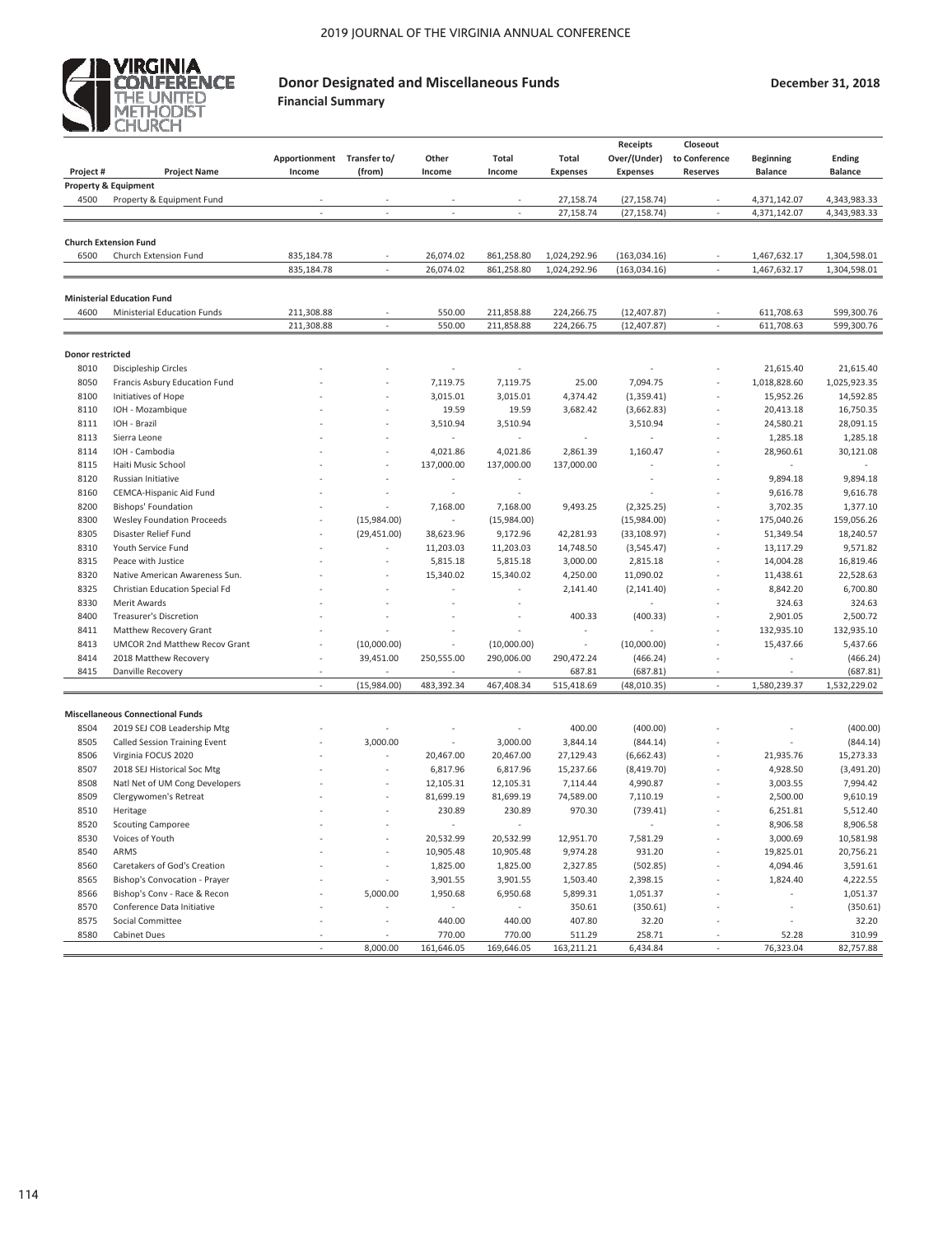|                                                          |      | <b>SECTION I - Conference Budget for 2020</b> |            |             |                         |           |
|----------------------------------------------------------|------|-----------------------------------------------|------------|-------------|-------------------------|-----------|
|                                                          | Sch. | 2019                                          | 2020       | % of Budget | $Inc. \setminus (Dec.)$ | % Chg.    |
| <b>Conference Apportionments</b>                         |      |                                               |            |             |                         |           |
| 401 - Conference Mission & Ministries                    | Α    | 3,225,000                                     | 3,140,000  | 9.98%       | (85,000)                | $-2.64%$  |
| 402 - Conference Services                                | В    | 1,875,000                                     | 1,990,000  | 6.33%       | 115,000                 | 6.13%     |
| 403 - District Superintendents Fund                      | C    | 2,005,000                                     | 2,000,000  | 6.36%       | (5,000)                 | $-0.25%$  |
| 404 - Equitable Compensation                             |      | 300,000                                       | 250,000    | 0.79%       | (50,000)                | $-16.67%$ |
| 405 - Church Extension & Development                     |      | 1,125,000                                     | 1,200,000  | 3.81%       | 75,000                  | 6.67%     |
| 406 - Virginia Education Fund                            |      | 700,000                                       | 600,000    | 1.91%       | (100,000)               | $-14.29%$ |
| <b>Total Conference Apportionments</b>                   |      | 9,230,000                                     | 9,180,000  | 29.18%      | (50,000)                | $-0.54%$  |
| <b>Clergy Benefits Apportionments</b>                    |      |                                               |            |             |                         |           |
| 407 - Active Clergy Health                               |      | 9,710,000                                     | 9,710,000  | 30.89%      |                         | 0.00%     |
| 408 - Retired Clergy Health                              |      | 6,060,000                                     | 6,060,000  | 19.27%      |                         | 0.00%     |
| 409 - Pension Liability Assessment - Pre 82              |      | 750,000                                       | 750,000    | 2.37%       |                         | 0.00%     |
| <b>Total Clergy Benefit Apportionments</b>               |      | 16,520,000                                    | 16,520,000 | 52.53%      |                         | 0.00%     |
| <b>General &amp; Jurisdictional Apportionments</b>       |      |                                               |            |             |                         |           |
| 410 - Episcopal Fund                                     |      | 875,000                                       | 870,000    | 2.77%       | (5,000)                 | $-0.57%$  |
| 411 - World Service                                      |      | 3,000,000                                     | 2,925,000  | 9.30%       | (75,000)                | $-2.50%$  |
| 412 - General & Jurisdictional Connectional Fund         |      | 420,000                                       | 400,000    | 1.27%       | (20,000)                | $-4.76%$  |
| 413 - Ministerial Education                              |      | 1,000,000                                     | 990,000    | 3.15%       | (10,000)                | $-1.00%$  |
| 414 - Black College Fund                                 |      | 400,000                                       | 395,000    | 1.26%       | (5,000)                 | $-1.25%$  |
| 415 - Africa University Fund                             |      | 90,000                                        | 90,000     | 0.29%       |                         | 0.00%     |
| 416 - Interdenominational Cooperation Fund               |      | 80,000                                        | 80,000     | 0.25%       |                         | 0.00%     |
| <b>Total General &amp; Jurisdictional Apportionments</b> |      | 5,865,000                                     | 5,750,000  | 18.29%      | (115,000)               | $-1.96%$  |
| <b>Total Apportionments</b>                              |      | 31,615,000                                    | 31,450,000 | 100.00%     | (165,000)               | $-0.52%$  |

# **Council on Finance and Administration**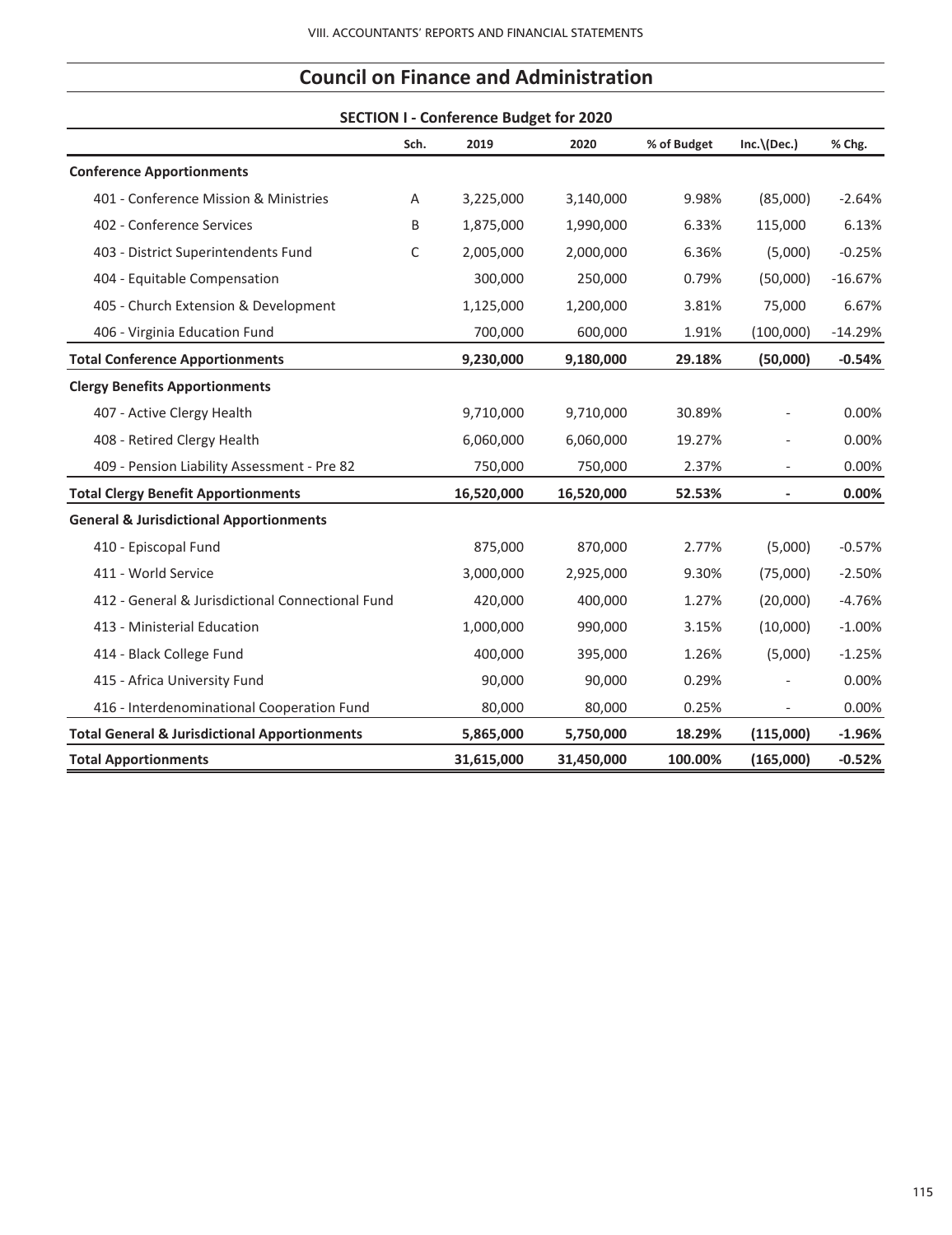#### 2019 JOURNAL OF THE VIRGINIA ANNUAL CONFERENCE

|    | Schedule A - Apportionment 401 - Conference Mission & Ministries |           |           |               |                          |             |
|----|------------------------------------------------------------------|-----------|-----------|---------------|--------------------------|-------------|
|    |                                                                  | 2019      | 2020      | <b>Budget</b> | $Inc. \setminus (Dec.)$  | % Chg.      |
|    |                                                                  |           |           |               |                          |             |
|    | <b>Common Table Directed Ministries</b>                          |           |           |               |                          |             |
| Α. | Program & Board Administrative                                   | 1,531,700 | 1,379,200 | 4.37%         | (152, 500)               | $-9.96%$    |
| B. | <b>Benevolence Grants</b>                                        | 200,000   | 200,000   | 0.64%         |                          | 0.00%       |
| C. | Special & Sustaining Grants                                      | 66,000    | 66,000    | 0.21%         |                          | 0.00%       |
| D. | Conference Programs                                              | 90,000    | 90,000    | 0.29%         |                          | 0.00%       |
| Ε. | <b>Campus Ministries</b>                                         | 850,000   | 850,000   | 2.70%         |                          | 0.00%       |
|    |                                                                  | 2,737,700 | 2,585,200 | 8.21%         | (152, 500)               | $-5.57%$    |
|    | <b>Other Ministries</b>                                          |           |           |               |                          |             |
|    | <b>Wesley Foundation Capital Improvements</b>                    | 250,000   | 321,000   | 1.02%         | 71,000                   | 28.40%      |
|    | <b>Wesley Foundation Maintenance</b>                             | 60,000    | 60,000    | 0.19%         |                          | 0.00%       |
|    | <b>Bishop's Discretionary Fund</b>                               | 30,000    | 30,000    | 0.10%         |                          | 0.00%       |
|    | <b>Total Ministry Expenses</b>                                   | 3,077,700 | 2,996,200 | 9.52%         | (81,500)                 | $-2.65%$    |
|    |                                                                  |           |           |               |                          |             |
|    | <b>Contingency Funds - Budget Shortfall</b>                      | 147,300   | 143,800   | 0.46%         | (3,500)                  | $-2.38%$    |
|    | <b>Total 401 Apportionment</b>                                   | 3,225,000 | 3,140,000 | 9.98%         | (85,000)                 | $-2.64%$    |
|    | <b>Supporting Details for Line Items Above</b>                   |           |           |               |                          |             |
|    | A. Program & Board Administrative Expenses                       |           |           |               |                          |             |
|    | 1. Common Table                                                  | 3,500     | 3,500     | 0.01%         |                          | 0.00%       |
| 2. | Departmental Administration                                      | 59,400    | 57,900    | 0.18%         | (1,500)                  | $-2.53%$    |
| 3. | <b>Agency Administration</b>                                     | 70,800    | 60,800    | 0.19%         | (10,000)                 | $-14.12%$   |
| 4. | <b>Personnel Costs</b>                                           | 1,330,000 | 1,230,000 | 3.91%         | (100,000)                | $-7.52%$    |
| 5. | <b>Outsourced Graphic Design Services</b>                        | 38,000    | 7,000     | 0.02%         | (31,000)                 | $-81.58%$   |
| 6. | Video Production & Documentation                                 | 10,000    | 10,000    | 0.03%         |                          | 0.00%       |
| 7. | Connections 21 Internships                                       | 10,000    |           | 0.00%         | (10,000)                 | $-100.00\%$ |
| 8. | Contingency                                                      | 10,000    | 10,000    | 0.03%         |                          | 0.00%       |
|    |                                                                  | 1,531,700 | 1,379,200 | 4.37%         | (152, 500)               | $-9.96%$    |
|    |                                                                  |           |           |               |                          |             |
|    | <b>B. Conference Benevolence Grants</b>                          |           |           |               |                          |             |
| 1. | GraceInside                                                      | 167,000   | 167,000   | 0.53%         |                          | 0.00%       |
| 2. | Virginia Council of Churches                                     | 10,000    | 10,000    | 0.03%         |                          | 0.00%       |
| 3. | Virginia Interfaith Center                                       | 15,000    | 15,000    | 0.05%         |                          | 0.00%       |
| 4. | Society of St. Andrew                                            | 8,000     | 8,000     | 0.03%         |                          | 0.00%       |
|    |                                                                  | 200,000   | 200,000   | 0.64%         | $\overline{\phantom{a}}$ | 0.00%       |

| hedule A - Annortionment 401 - Conference Mission & Ministrie |  |  |
|---------------------------------------------------------------|--|--|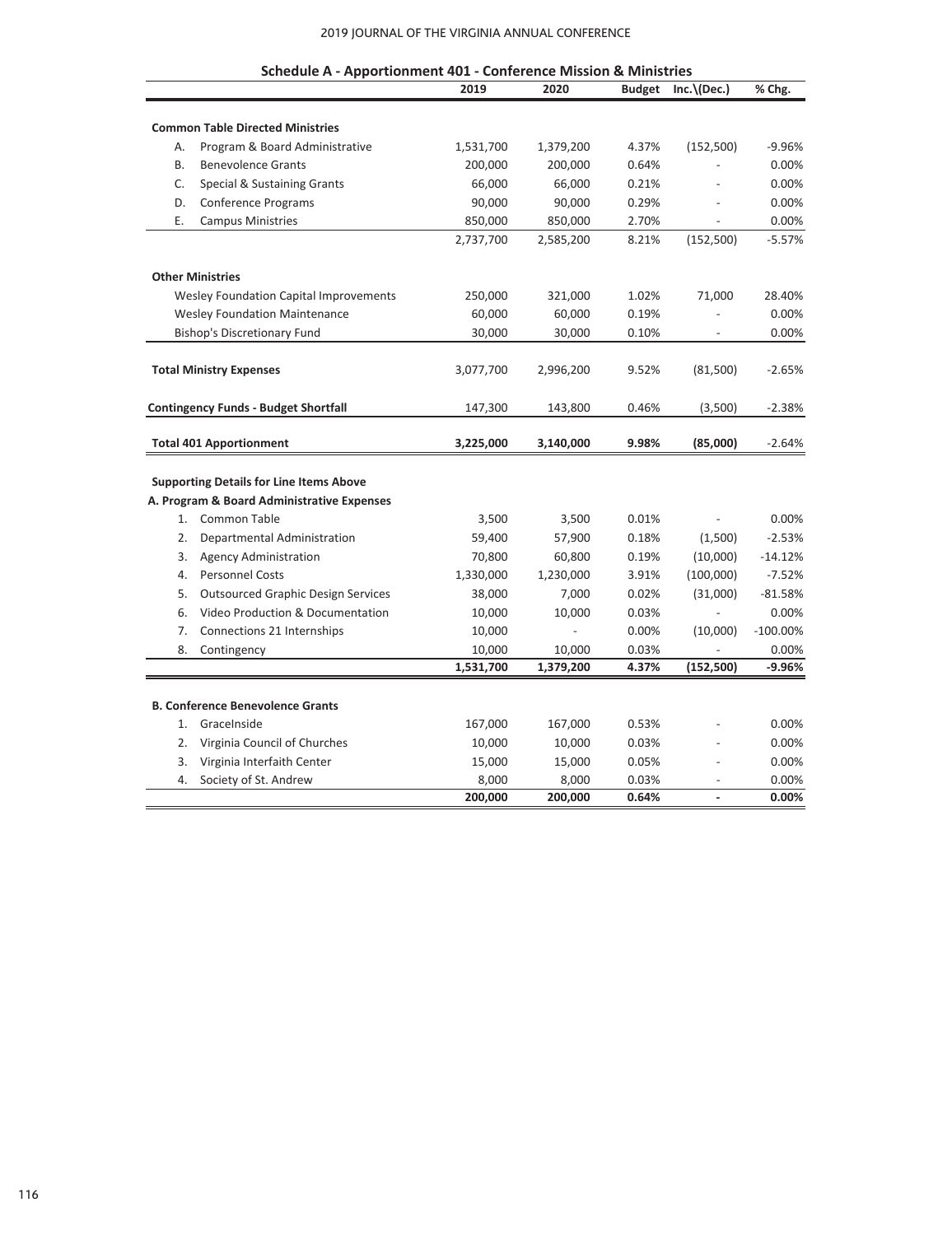### VIII. ACCOUNTANTS' REPORTS AND FINANCIAL STATEMENTS

|    |                                               | 2019      | 2020      | <b>Budget</b> | $Inc. \setminus (Dec.)$ | % Chg.    |
|----|-----------------------------------------------|-----------|-----------|---------------|-------------------------|-----------|
| 1. | Board of Ordained Ministry (see below)        | 427,000   | 411,000   | 1.32%         | (16,000)                | $-3.75%$  |
| 2. | <b>Bishop's Assistant</b>                     | 85,000    | 85,000    | 0.27%         |                         | 0.00%     |
| 3. | <b>Annual Conference Session</b>              | 260,000   | 245,000   | 0.78%         | (15,000)                | $-5.77%$  |
| 4. | Treasurer's Office                            | 395,000   | 450,000   | 1.43%         | 55,000                  | 13.92%    |
| 5. | <b>Computer Services</b>                      | 130,000   | 130,000   | 0.41%         |                         | 0.00%     |
| 6. | Richmond Area Episcopal Expense               | 26,500    | 26,500    | 0.08%         |                         | 0.00%     |
| 7. | Pastor Relocation & Transition                | 17,000    | 12,000    | 0.04%         | (5,000)                 | $-29.41%$ |
| 8. | Archives                                      | 16,000    | 20,000    | 0.06%         | 4,000                   | 25.00%    |
| 9. | Council on Finance and Administration         | 2,500     | 2,500     | 0.01%         |                         | 0.00%     |
|    | 10. Historical Society                        | 8,000     | 4,000     | 0.01%         | (4,000)                 | $-50.00%$ |
|    | 11. Board of Trustees                         | 1,500     | 1,500     | 0.00%         |                         | 0.00%     |
|    | 12. Telephone Service                         | 15,000    | 10,000    | 0.03%         | (5,000)                 | $-33.33%$ |
|    | 13. Insurance                                 | 15,000    | 15,000    | 0.05%         |                         | 0.00%     |
|    | 14. Postage & Printing                        | 33,000    | 33,000    | 0.10%         |                         | 0.00%     |
|    | 15. Building Operations & Services            | 190,000   | 190,000   | 0.60%         |                         | 0.00%     |
|    | 16. Conference Publications                   | 12,000    | 12,000    | 0.04%         |                         | 0.00%     |
|    | 17. Contingency Funds for Unforeseen Expenses | 25,000    | 25,000    | 0.08%         |                         | 0.00%     |
|    | 18. Legal                                     | 100,000   | 200,000   | 0.64%         | 100,000                 | 100.00%   |
|    | 19. Episcopal committee                       | 2,000     | 2,000     | 0.01%         |                         | 0.00%     |
|    | 20. General Conference                        | 10,000    | 10,000    | 0.03%         |                         | 0.00%     |
|    | 21. Contingency Funds - Budget Shortfall      | 104,500   | 105,500   | 0.34%         | 1,000                   | 0.96%     |
|    |                                               | 1,875,000 | 1,990,000 | 6.33%         | 115,000                 | 6.13%     |
|    |                                               |           |           |               |                         |           |
|    | <b>Board of Ordained Ministry</b>             |           |           |               |                         |           |
| 1. | Minister's Family Counseling                  | 15,000    | 15,000    | 0.05%         |                         | 0.00%     |
| 2. | Candidates' Evaluation                        | 21,000    | 21,000    | 0.07%         |                         | 0.00%     |
| 3. | Sexual Ethics Response Team                   | 2,000     | 2,000     | 0.01%         |                         | 0.00%     |
| 4. | Conference Clergy Leadership Program          | 50,000    | 36,500    | 0.12%         | (13,500)                | $-27.00%$ |
| 5. | Center for Clergy Excellence                  | 16,000    | 16,000    | 0.05%         |                         | 0.00%     |
| 6. | <b>Personnel Costs</b>                        | 250,000   | 245,000   | 0.78%         | (5,000)                 | $-2.00%$  |
| 7. | Board of Ordained Ministry Administration     | 73,000    | 75,500    | 0.24%         | 2,500                   | 3.42%     |
|    |                                               | 427,000   | 411,000   | 1.32%         | (16,000)                | $-3.75%$  |

### **Schedule B - Apportionment 402 - Conference Services**

# **Schedule C - Apportionment 403 - District Superintendents Fund**

|    |                                                 | 2019      | 2020      | <b>Budget</b> | $Inc. \langle Dec. \rangle$ | % Chg.     |
|----|-------------------------------------------------|-----------|-----------|---------------|-----------------------------|------------|
|    | Salaries & Pension                              | 1,685,000 | 1,685,000 | 5.36%         |                             | $0.00\%$   |
| 2. | <b>Travel &amp; Meetings</b>                    | 140.000   | 140.000   | 0.45%         | $\overline{\phantom{a}}$    | $0.00\%$   |
| 3. | Continuing Education & Other                    | 50,000    | 45.000    | 0.14%         | (5,000)                     | $-10.00\%$ |
| 4. | Contingency Funds - Conference Budget Shortfall | 130,000   | 130,000   | 0.41%         | $\overline{\phantom{a}}$    | $0.00\%$   |
|    |                                                 | 2,005,000 | 2,000,000 | 6.36%         | (5,000)                     | $-0.25%$   |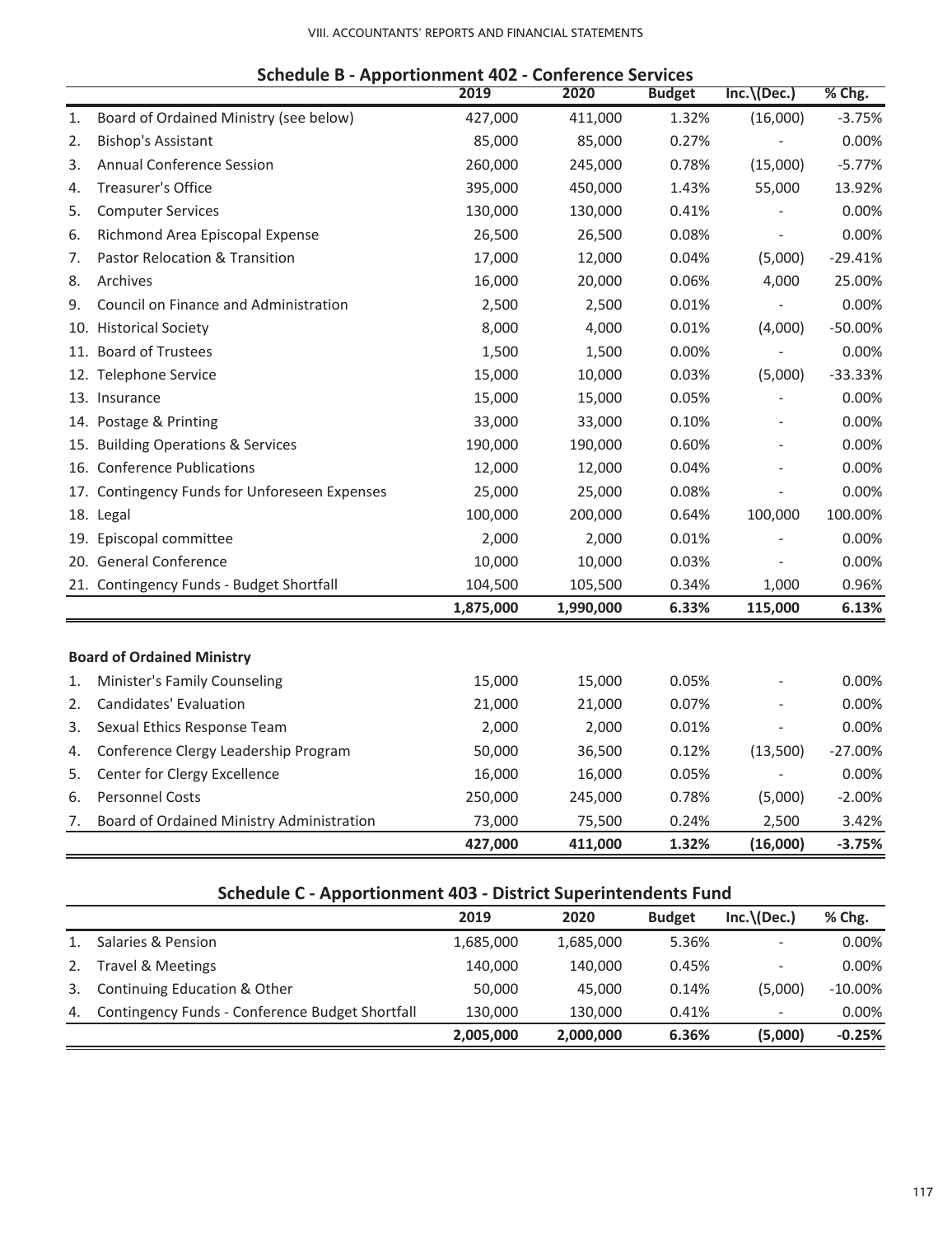# **SECTION II - Recommended Apportionments to Districts and Local Churches**

# **A. Total Recommended Apportionment Levels:**

The Council of Finance and Administration (CFA) recommends that the amounts apportioned from the General, Jurisdictional, and Annual Conference be apportioned to the districts as follows:

# **2020 Virginia Annual Conference Apportionments**

| 401-Conference Mission & Ministries            | 3,140,000        |
|------------------------------------------------|------------------|
| 402-Conference Services                        | 1,990,000        |
| 403-District Superintendents Fund              | 2,000,000        |
| 404-Equitable Compensation                     | 250,000          |
| 405-Church Extension & Development             | 1,200,000        |
| 406-Virginia Education Fund                    | 600,000          |
| 407-Active Clergy Health                       | 9,710,000        |
| 408-Retired Clergy Health                      | 6,060,000        |
| 409-Pension Liability Assessment - Pre 82      | 750,000          |
| 410-Episcopal Fund                             | 870,000          |
| 411-World Service                              | 2,925,000        |
| 412-General & Jurisdictional Connectional Fund | 400,000          |
| 413-Ministerial Education Fund                 | 990,000          |
| 414-Black College Fund                         | 395,000          |
| 415-Africa University Fund                     | 90,000           |
| 416-Interdenominational Cooperation Fund       | 80,000           |
|                                                | \$<br>31,450,000 |

# **B. CONFERENCE APPORTIONMENT RECOMMENDATION SPECIFICS:**

The Conference Apportionments are intended to carry out the mission and ministry of the Virginia Annual Conference. All balances at the end of the year are to be closed to Conference Reserves unless an exception is granted by the Conference Council on Finance and Administration.

# **401-Conference Mission & Ministries**

• This apportionment provides funding for the Conference Common Table benevolences and ministries, including Campus Ministries, other Common Table Program Boards and Agencies support.

# **402-Conference Services**

• This apportionment primarily covers the administrative requirements of the Book of Discipline and Conference owned properties.

### **403-District Superintendents Fund**

• This apportionment covers the personnel and travel costs of the District Superintendents.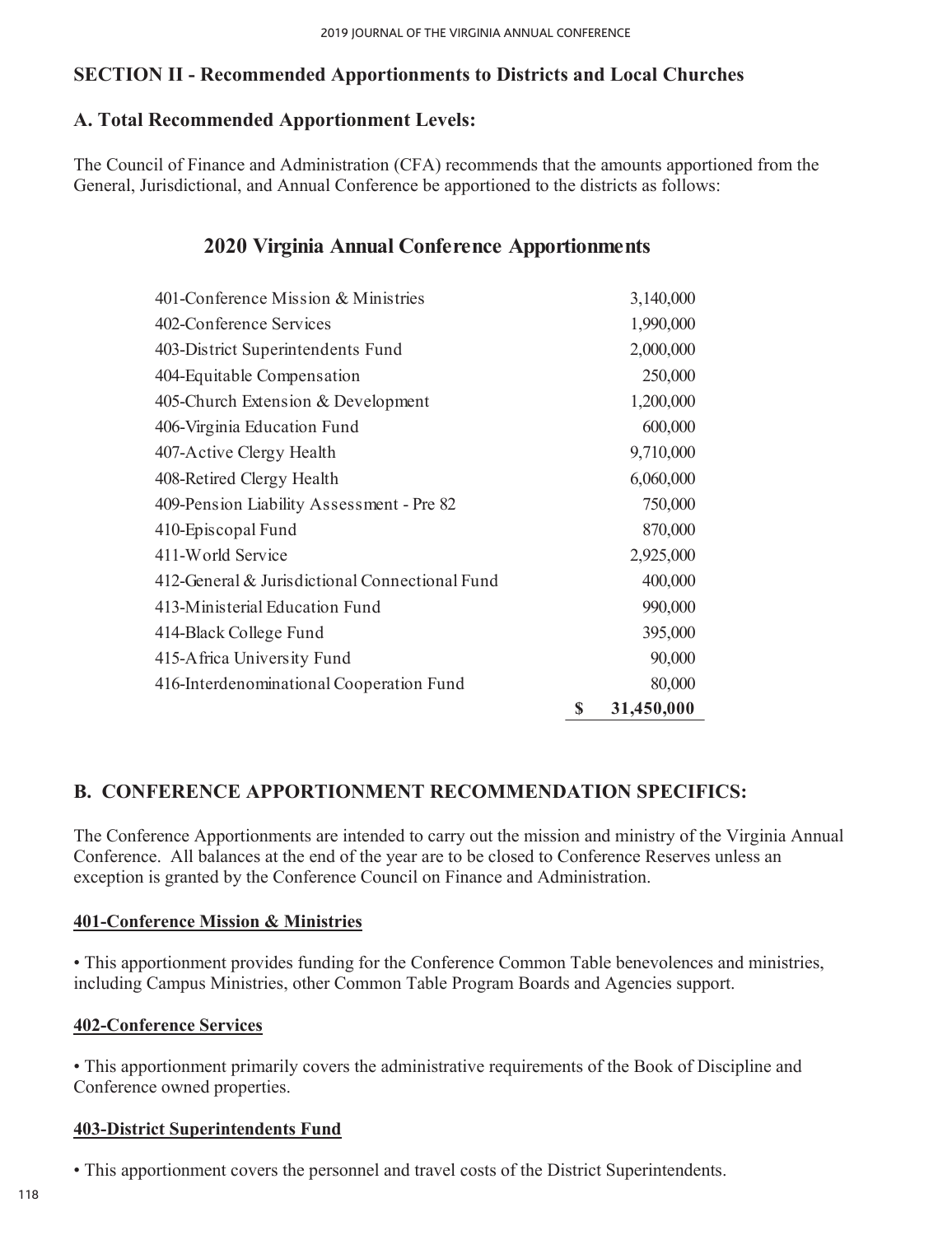### **404-Equitable Compensation**

• This apportionment is required by the Book of Discipline and is administered by the Equitable Compensation Commission to provide clergy salary supplementation based upon their policies and procedures.

### **405-Church Extension and Development Fund (CEF)**

• This apportionment is based on recommendations of the Common Table and is directed to the Church Development Team for use in providing conference-wide grants to new and existing churches in accordance of the policies of the Common Table.

### **406-Virginia Education Fund**

• This apportionment is apportioned to the districts at **\$600,000 for 2020.** Based on recommendations of the Common Table, the following percentage distribution of the Fund is proposed for 2020:

### **Virginia Education Fund Allocation**

| 18.0% | 108,000                                      |
|-------|----------------------------------------------|
|       |                                              |
|       | 108,000                                      |
|       | 60,000                                       |
|       | 96,000                                       |
|       | 111,000                                      |
|       | 117,000                                      |
|       | 19.5%<br>18.5%<br>$16.0\%$<br>10.0%<br>18.0% |

### **Report on 2018**

• As set out in the Annual Conference procedures, the Annual Conference is informed, through this report, of shortfalls in the Apportionments that impact Conference Reserves. These shortfalls were managed through budget cuts, contingency funds and Conference reserves in accordance with Annual Conference-approved policy. Below are the stated Apportionments for 2018.

|                                     | <b>Shortfall</b> |
|-------------------------------------|------------------|
| 401 Conference Mission & Ministries | 412,991          |
| 402 Conference Services             | 188,207          |
| 403 District Superintendents        | 224,188          |
| 404 Equitable Compensation          | 41,327           |
|                                     | 866,714          |

# **SECTION III — Apportionment Procedures**

### **A. APPORTIONMENT FORMULA:**

### • **All Apportionments except for the Active Clergy Health Benefits**

Apportionments are calculated using the last year of available statistics of each local church (i.e. 2020 apportionments are calculated using 2018 statistics). The formula is based on total net paid expenses which are the total expenditures of the church minus expenditures for benevolent causes, apportionments, capital improvements, and payments on loans and mortgages. The apportionments for each church are sent to each district based on decimal calculations from the formula below: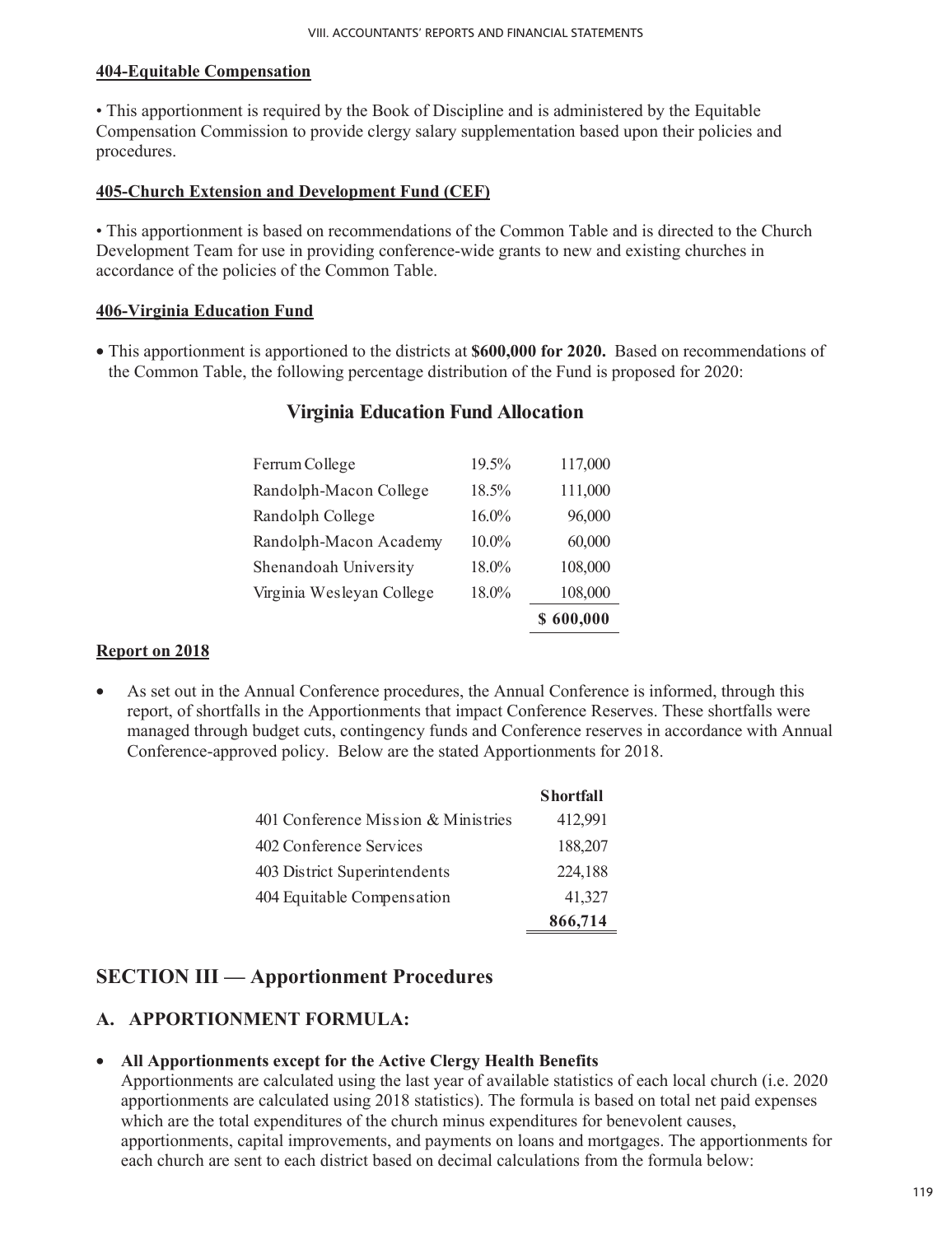### **Individual Church Net Paid/Total of all Conference Churches Net Paid = Church Decimal**

### • **Active Clergy Health Benefits Apportionment Formula**

The costs of the active clergy health benefits will be apportioned using a two-tier calculation. The first tier will consist of a fixed dollar amount (\$5,000) per health plan eligible clergy based upon the July 1, 2019 appointment list. The remaining costs after the tier one calculation will be apportioned to the churches based upon total clergy (regardless of classification) compensation (salary plus accountable reimbursement) paid by a church divided by the total clergy compensation paid in the last year of available statistics (2018 for 2020 apportionments).

- The district then passes the apportionments on to the local church according to recommendations developed by the district superintendents and the district stewards.
- The Council on Finance and Administration, in consultation with the Church Development Team and Cabinet, has the authority to set a policy for apportioning newly chartered churches, Legacy churches, and 2nd sites of chartered churches.
	- o Effective January 1, 2016, the policy will be to phase in the apportionments for new chartered churches over a five year period with the first year beginning at 20% and increasing 20% for each subsequent year until the church is at 100%.
	- o Effective January 1, 2016, for a Legacy church as determined by the Church Development Team and the Cabinet, the district superintendent may present a projected budget of expenses to be used in the Legacy church's apportionment calculation for the first 18 months of its classification as a Legacy church.
	- $\circ$  Effective January 1, 2016 for a 2<sup>nd</sup> site (satellite & multi-site) locations that are recognized as new faith communities by the Church Development Team and the Cabinet, the existing chartered church may exclude direct expenses of the second site from the apportionment calculation based upon the following schedule:

| 0-42 months  | $100\%$ |
|--------------|---------|
| 43-54 months | 80%     |
| 55-66 months | 60%     |
| 67-78 months | 40%     |
| 79-90 months | 20%     |

- o Effective January 1, 2017, for a Renewal church location as determined by the Church Development Team and the Cabinet, the existing chartered church will be treated in the same manner as a newly chartered church.
- o Effective January 1, 2020, Ecumenical (multi-denominational) churches will be direct billed for health insurance when they are served by an eligible United Methodist pastor and will not be subject to the 407 apportionment.

# **B. REPORTING GUIDELINES:**

- District superintendents will report the apportioned amounts for each church to the Conference treasurer and the apportioned amounts will be shown on the monthly Treasurer's report sent to each church.
- Apportionments are to be calculated and distributed annually rather than on a quadrennial basis.
- The Annual Conference will raise World Service funds only through contributions from the local churches. CFA urges that district superintendents, pastors, and local church leaders seek to fully implement Section 812 of the 2016 Discipline.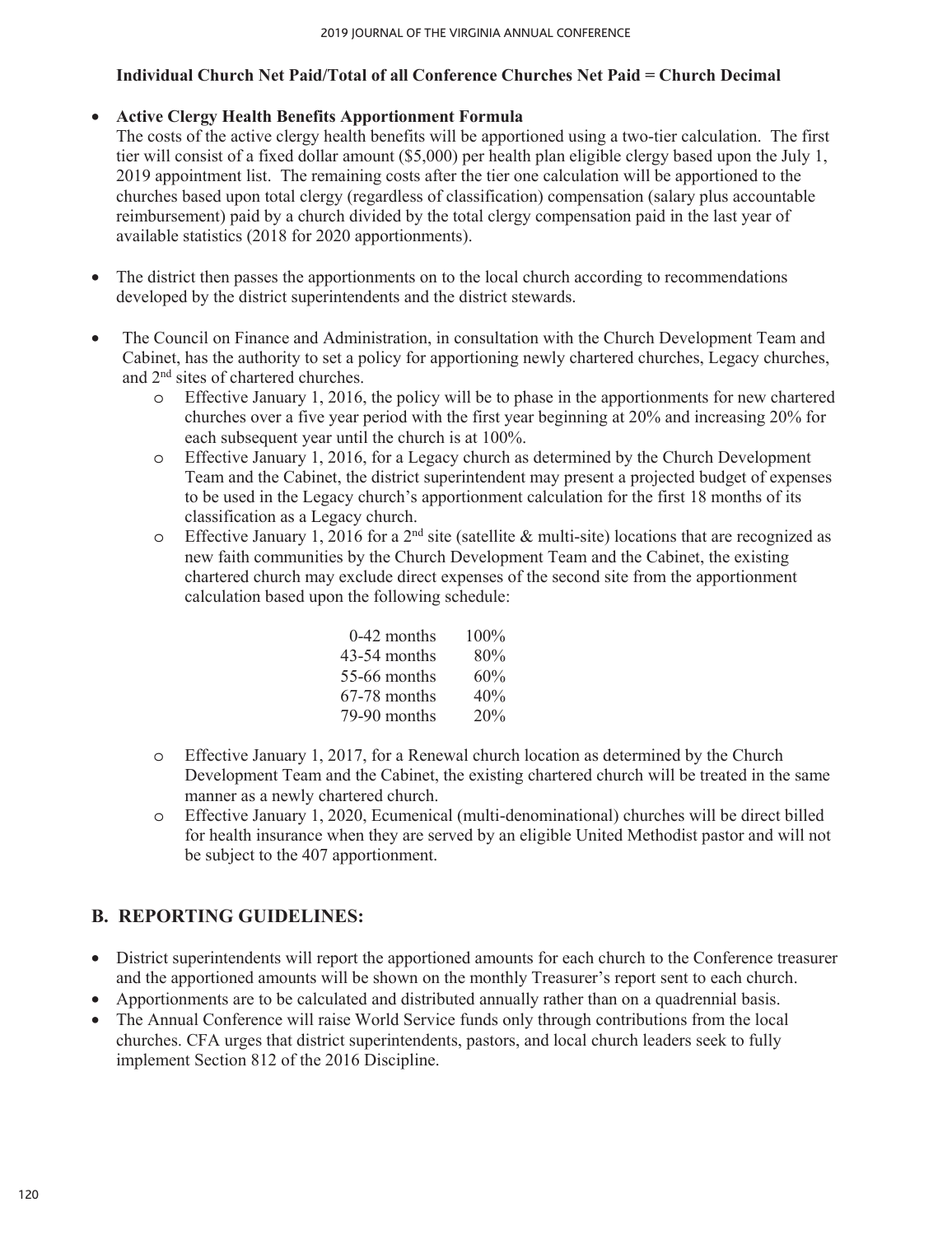# **C. IMPORTANCE OF WORLD SERVICE:**

• The importance of World Service to the life of the Church is lifted up to the Annual Conference. "The World Service Fund is basic in the financial program of The United Methodist Church. The World Service apportionment represents the minimum needs of the general agencies of the Church. Payment in full of these apportionments by local churches and annual conferences is the first benevolent responsibility of the Church." (Section 812 of the 2016 Discipline).

# **SECTION IV - Annual Conference Special Offerings**

Annual Conference offerings provide important and life-giving support for key Conference programs. The following are recommended for approval for 2019:

- United Methodist Family Services. It is recommended that December be designated as United Methodist Family Services Month and that each church promote an offering during this time for this purpose.
- Pinnacle Living (Samaritan Fund). It is recommended that the period between Mother's Day and Father's Day be designated in support of the Pinnacle Living (Samaritan Fund), and that local church offerings collected during that period be dedicated to this ministry.
- Heart Havens. It is recommended that February be designated as Heart Havens Month and that each church promote an offering during this time for this purpose.
- Annual Conference Offering. CFA recommends continued support for this important offering.

# **SECTION V - Policies**

# **A. DISTRICT SUPERINTENDENT'S FUND**

Overall Policies for the Fund:

- In compliance with the Book of Discipline, the current salaries and expenses for district superintendents (DS), and those under special appointment, will be published in the Conference Journal with each DS's salary individually calculated and assigned each year as part of the appointive process, using the following criteria:
	- o Each District Superintendent's salary shall be \$90,000.
	- o Each year, the annual salaries of the District Superintendents are to be recommended by CFA to the Annual Conference.
	- o CFA also administers salary-related expenses, to include such items as pensions, supplemental benefits, travel by voucher, continuing education, and other Cabinet-related expenses.
	- o The total cost of salaries and related expenses apportioned to Districts are to be based on the current approved decimal system (upon recommendation of CFA).
	- o All other District Superintendent's costs, such as housing, district office expenses and staff, are to be paid at the district level.

# **B. TRAVEL & MEETING EXPENSES**

Board and Agency members and staff engaged in Conference business are provided and are to be managed as follows:

- The mileage reimbursement rate is set at 45 cents for Conference staff. The mileage reimbursement rate for volunteers is set at half the IRS rate for volunteers (currently 29 cents) for those serving boards and agencies of the Conference.
- Meals are to be reimbursed at actual costs, but not to exceed \$20 per 24-hour period. (Breakfast on the date of departure from home/office is not accepted; dinner on the date of return is not accepted, except when the arrival to home/office is after 7 p.m.).
- Reimbursement for daily room charges is set at \$100, if the travel incurred extends to a period over three hours prior to the starting time of 10 a.m. on the day of the meeting.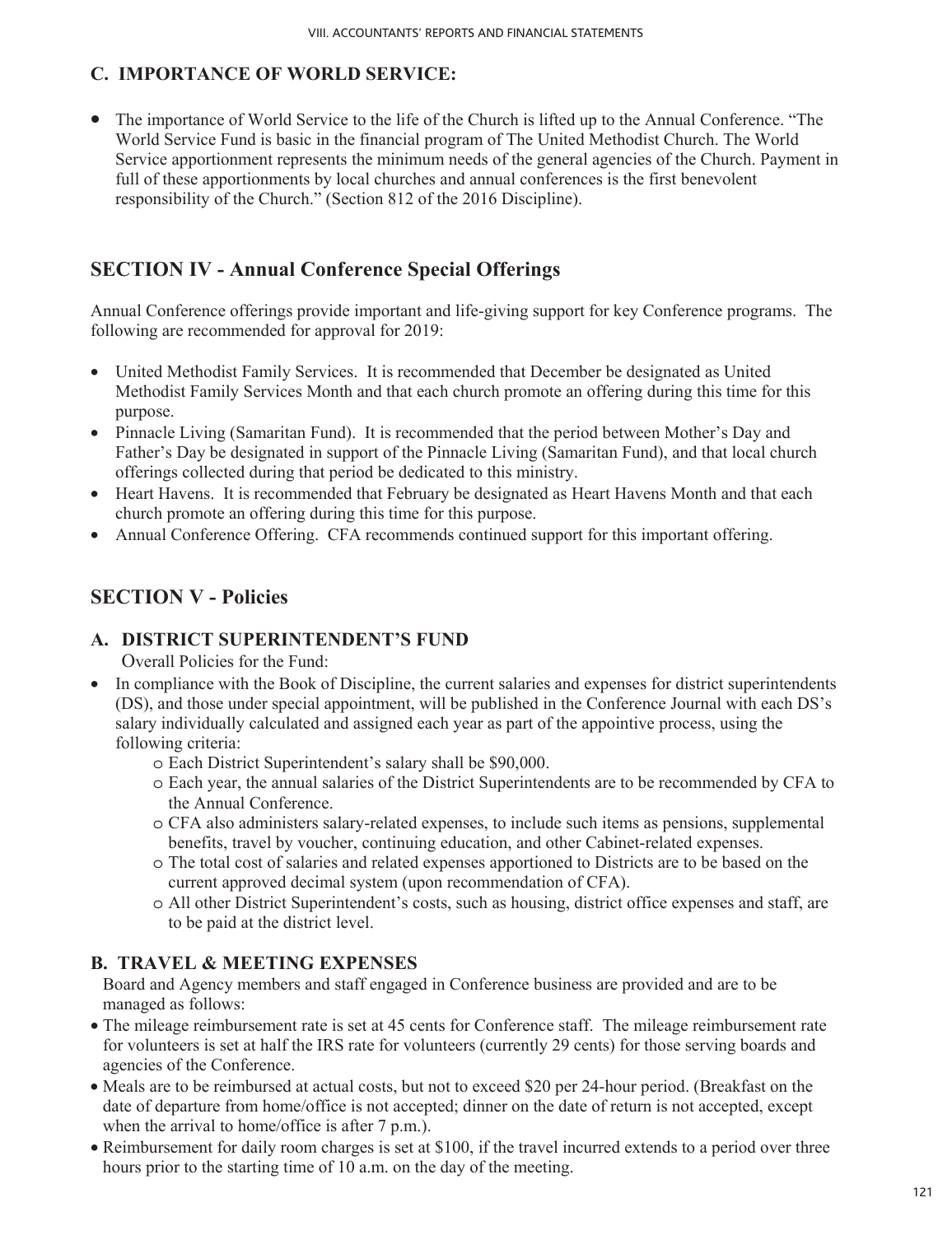- Spouse expenses are not part of allowable expenses.
- To encourage stewardship in this area, CFA suggests: (1) that advance reading materials be provided for study prior to meetings; and (2) that there be use of teleconferencing, where feasible.

### **C. INDIVIDUAL EXPENSES FOR ANNUAL CONFERENCE**

Provided for and managed as follows:

- Each charge is responsible for the expenses of both the clergy and lay members (including diaconal ministers) from that charge to the annual conference, working out its own plan of compensating for actual expenses.
- Persons not covered through local church appointment shall receive annual conference reimbursement not to exceed \$170 a night for mileage, meals and lodging; the Conference treasurer shall reimburse the claimant through voucher of approved expenses. Coverage under this section extends to:
	- (a) retired clergy who retired with pension under one of the Disciplinary options and who are not serving full-time;
	- (b) clergy on medical leave;
	- (c) clergy on sabbatical leave who are members of the Virginia Annual Conference;
	- (d) retired diaconal ministers who served at least eight years in the Virginia Conference and who are granted a retired relationship by the Conference;
	- (e) persons expecting their first appointment;
	- (f) members of the conference who have been appointed to attend a theological school;
	- (g) those serving as chaplains in Armed Forces;
	- (h) deaconesses under appointment;
	- (i) furloughed missionary members of the Virginia Annual Conference;
	- (j) those on loan to other annual conferences, whose expenses are not otherwise provided for; and
	- (k) clergy returning from an approved leave of absence receiving local church pastoral appointments.
- Each district is responsible for the expenses of its district superintendent, youth members and membersat-large.
- Each board, agency or committee is responsible for the expenses of its chairpersons, if that person is not a clergy or lay member whose costs are covered by their charge or district.

# **D. CONFERENCE RESERVE FUNDS**

Policies on the Maintenance of Reserve Fund Levels:

- The Council monitors the Conference Reserves to ensure the ability to cover future contingencies including,
	- a) Reserve funds for emergencies and catastrophic needs related to the maintenance of Conference property held by the Conference trustees, and include: (1) Virginia United Methodist Center; (2) Wesley Foundation buildings; and (3) the Episcopal residence. [The total value of these properties is estimated at more than \$15 million.]
	- b) Reserve funds for cash flow purposes.
	- c) Reserve funds for economic and financial downturns.
- The Council has set the following target for Conference Reserve Funds:

### Core Reserves:

|         | A. 20% of the Conference Budget that closes to reserves | \$1,481,000 |
|---------|---------------------------------------------------------|-------------|
| $a_{-}$ | $401$ – Conference Mission and Ministries               |             |
|         | b. $402$ – Conference Services                          |             |
|         | c. 403 – District Superintendents' Fund                 |             |
|         | d. $404 -$ Equitable Compensation Fund                  |             |
|         | B. 15% of Invested Assets                               | 855,000     |
|         |                                                         |             |

At December 31, 2018 the Annual Conference had reserves greater than the target amount.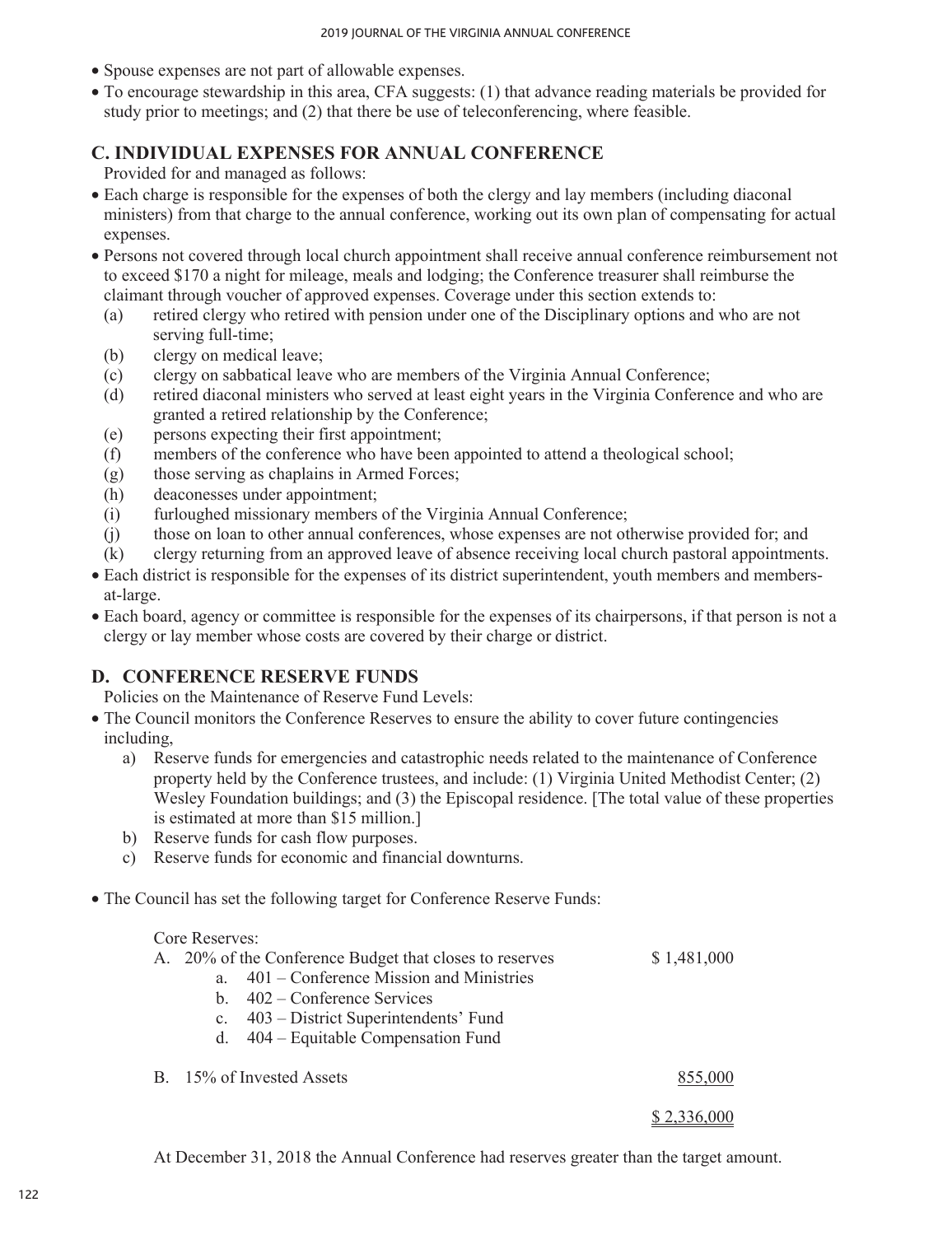- Consistent with approved Annual Conference policies (effective January 1992), the use of investment income is authorized to maintain reserve levels. (At the discretion of CFA, excesses may be used to: (1) meet shortfalls in Conference benevolences; (2) meet shortfalls in Conference Services; and/or (3) reduce apportionments from the Annual Conference to local churches.
- Reserve funds in the amount of \$300,000 are available to cover actions emerging from Annual Conference vote, emergencies, support of advances for campaigns, and potential liabilities of the Conference
- Of the amounts reserved: (1) up to \$50,000 is available for emergency needs of the Common Table, with the approval of CFA; and (2) up to \$100,000 may be allocated by CFA between sessions of Annual Conference, as deemed necessary
- The status of Conference reserves at the end of the prior actual year is to be reviewed each year by CFA and included in the Treasurer's Report to the Annual Conference Session.

# **E. PASTOR RELOCATION TRANSITION FUND**

- 1. By action of the June 2003 Annual Conference, CFA has established Pastor Relocation Transition Fund and has provided funding through the Conference Services apportionment.
- 2. Churches/charges which are served by fulltime clergy appointed to their charge as pastor may request reimbursement on the following schedule for an incoming pastor, if the previous pastor served two years or less in the appointment to their charge:
	- One-year appointment Seventy-five percent of the verified moving expenses up to a maximum of \$3,000 reimbursement.
	- Two-year appointment Fifty percent of the verified moving expenses up to a maximum of \$2,000 reimbursement.
- 3. No moving expenses will be reimbursed that are not in compliance with the Virginia Annual Conference Guidelines for Moving Expenses as printed in the Journal of the Virginia Annual Conference.
- 4. Payment will be made at the end of the year based on a pro-rata share of the apportionment receipts from the churches.

# **F. CONFERENCE JOURNAL**

The 2019 *Journal* is to be made available by posting on the Virginia Conference website (www.vaumc.org) as a PDF file. It will be available as a CD or printed copy upon request at a cost of \$10 for the CD and \$25 for the print version. Requests for printed copies must be made by August 1 of the calendar year, and payment must be made at the time the order is placed. Only a small quantity of Journals will be printed and distributed in compliance with the Book of Discipline (606.2), to district offices, Conference staff, and those purchasing copies before the August 1 deadline.

# **G. CONFERENCE PUBLICATIONS COMMITTEE**

It is recommended that the Conference-Provided Publications Committee be continued, composed of the following: (1) the Director of Connectional Ministries; (2) Conference Treasurer; (3) the *Journal* Editor; and (4) the Conference Director of Communications, who will serve as the convener of the committee. The Committee may convene at any time at the request of any committee member as long as a majority of the committee members are present. [The committee oversees the production and publication of the conference *Journal* and other such publications and mailings that are appropriate to keeping the conference members linked to the business of the Annual Conference.]

# **H. CLERGY DIRECTORY**

One copy of the *Directory of the Ministry* is to be mailed to all Virginia Conference clergy (active and retired, including lay pastors and diaconal ministers). Widows/widowers of clergy are also entitled to a free copy upon request. Additional copies may be purchased at a cost of \$4 each (includes shipping and handling). An updated version of the directory is available on the Conference website as a pdf file.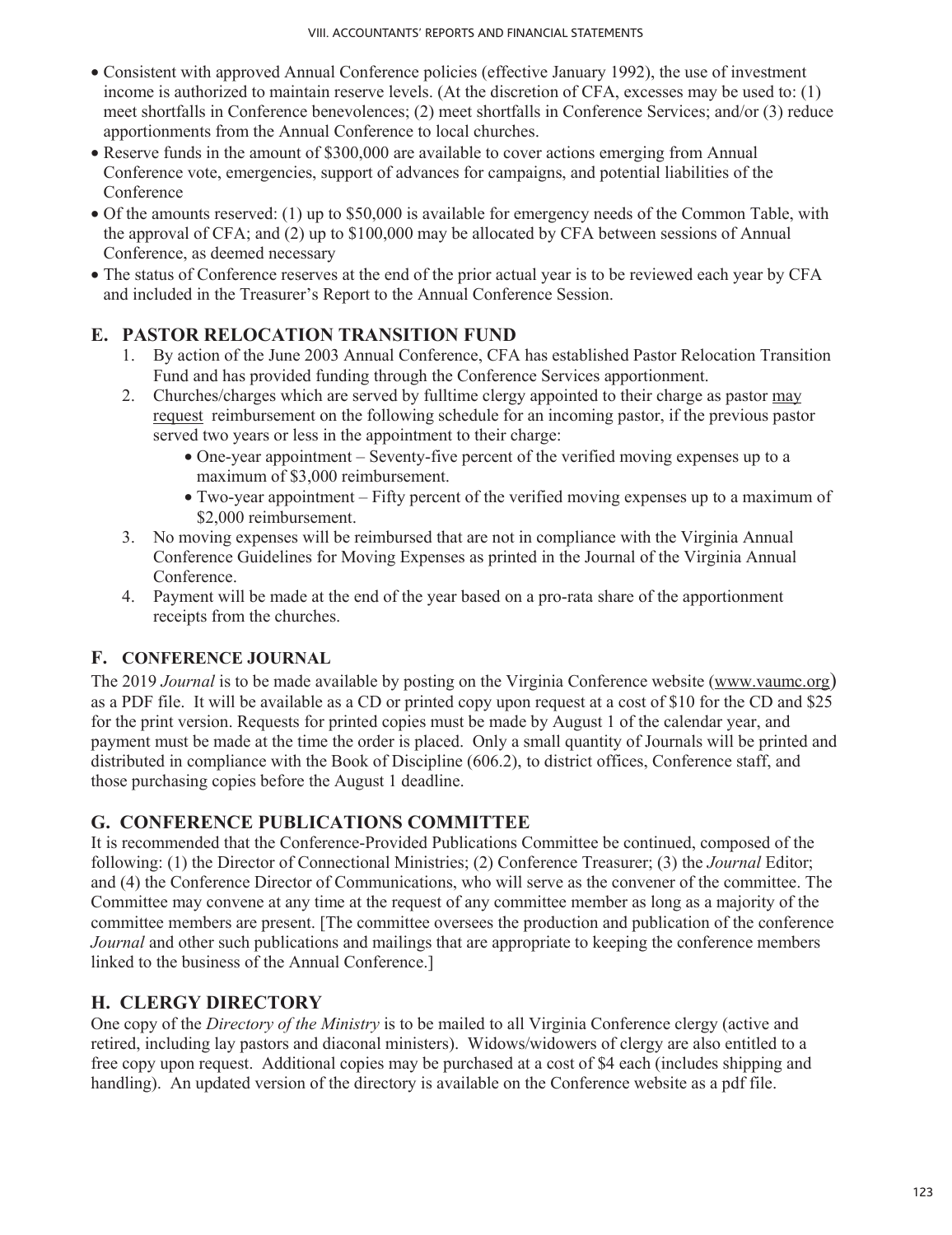### **I. AUDIT REPORTS**

The Council on Finance and Administration reminds all district offices, agencies, institutions, and organizations receiving any financial support from conference funds or from any authorized conferencewide appeal to be in compliance with the *2016 Book of Discipline* 617.2 and 617.3 to submit audited financial statements to the Conference Treasurer no later than six months after the end of the organization's fiscal year.

### **J. IRS REGULATIONS**

CFA reminds all church and/or charge treasurers to comply with the IRS regulations.

### **K. REQUESTS FOR BUDGET FUNDING**

CFA recommends that all groups requesting funding from CFA submit requests for budget funding to CFA by January 15 of the year the request is being made. This will allow the requests to be reviewed by CFA in sufficient time for consideration at the Annual Conference Session the following June.

# **SECTION VI – A Church in Mission**

We are a Church in Mission and a three-pronged focus of teaching, communication, and recognition enriches us as a Conference and as Christians. With it, we are able to share and learn further what it means to enter into the vision and share concerns with many people. But more importantly, it sets out a focus throughout our Conference on the value and importance of the unique connectional relationship we have as United Methodists.

Our charter has already been defined for us and it is set out in Scripture: "Just as in the human body, though it is made up of many parts, is a single unit, because of these parts, though many, make one body, so it is with Christ." (1 Corinthians 12:12). And that body is composed of all of God's children, including the rich and poor, found and lost, and secure and dispossessed. For as Jesus said, "Truly, I tell you, just as you did it to one of the least of these who are members of my family, you did it to me." (Matthew 25:40).

As part of that body, we are called to serve our brothers and sisters in mission throughout the connection. Because of our covenant with God and with each other, it is our goal to fund the basic missional witness of the United Methodist Church.

We have much to be proud of as a Conference, as we live out the full meaning of the Stewardship of the Gospel. Our connectional giving — the important life blood of the work we all do together  $-$  is a reflection of the great commitment that Virginia United Methodists have to the mission and ministry work of our Lord. The budgets we draw up, while important, are more than a series of numbers. They reveal the very character of the people who build them, support them, and act through them. They are Christ's work in the world, put into a plan for receiving and spending — collective understandings of commitments to fulfilling ministries and mission priorities. It's no small thing we do individually, when collectively we are making such big impacts beyond our church doors.

The Stewardship of our Conference is part of our response to the needs we know about, as well as those not yet seen. Seeing the need, then doing what Jesus would do. That's true Stewardship! It's our faith in action!

Betty Forbes, President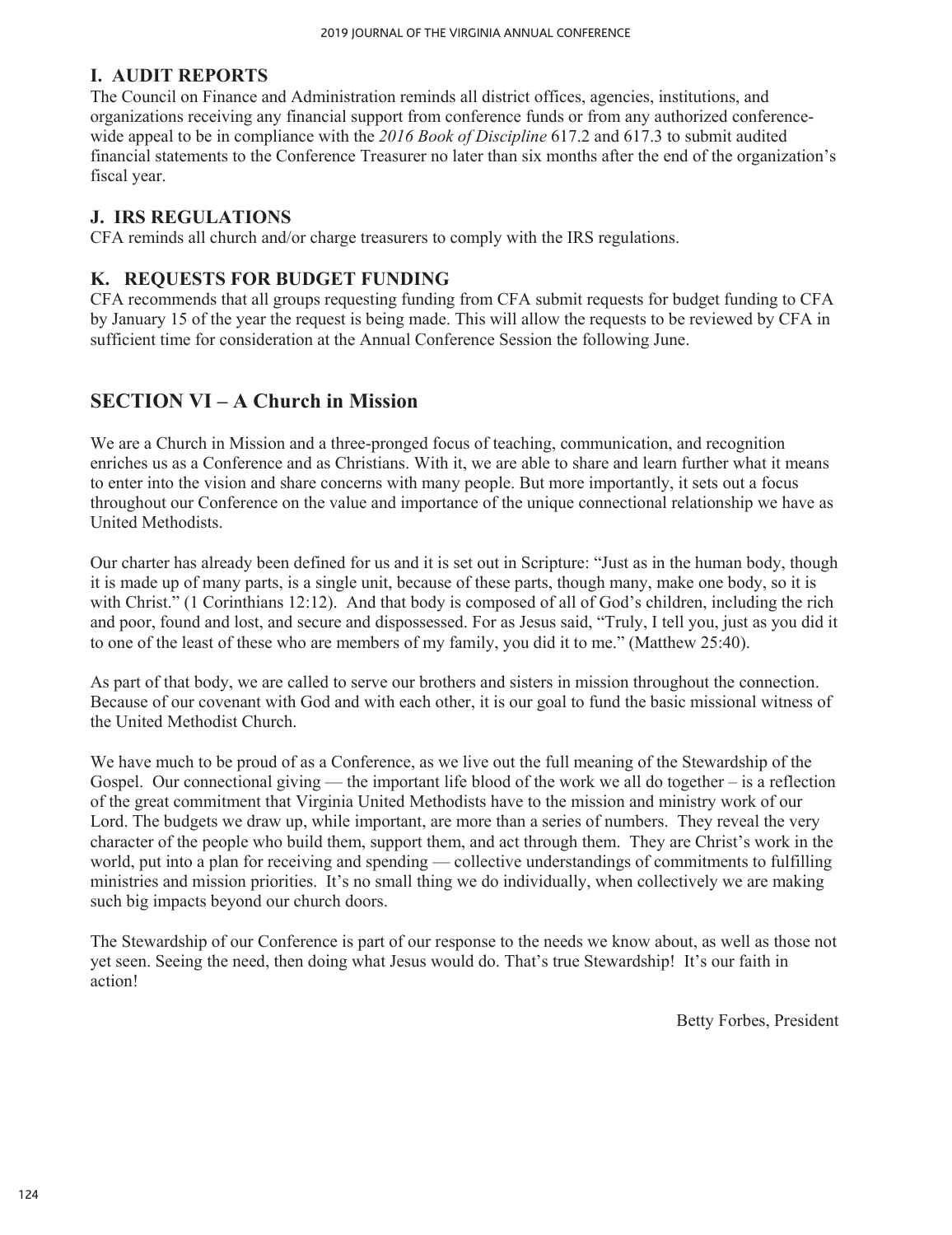# **Report of the Equitable Compensation Commission**

The Equitable Compensation Commission continues to provide financial aid to those churches requiring supplementation to strengthen their ministries in the communities in which they are located and to provide minimum salary or salary supplementation for the pastors. Equitable Compensation support in the amount of \$225,094 was provided to 30 charges in 2018. A schedule of salary supplementation appropriations for 2018 has been provided to the conference secretary for publication in the Journal.

There were 6 charges receiving salary support in 2017 that did not require salary support in 2018. These are Bethel (Winchester), Boydton (Farmville), Fletcher's Chapel (Rappahannock River), Greenwood-Montague Avenue (Winchester), Hites Chapel (Winchester) and Woods (James River). These charges and their superintendents are commended for their success in providing a ministry in the communities they serve that has enabled them to grow spiritually in their stewardship.

District Superintendents and charges setting salaries for 2020 that may require supplementation are advised that the "floor" must come from sources other than the Commission on Equitable Compensation.

The Conference Average Compensation (CAC) for 2020 is \$64,590, which is an increase of 1% percent from 2019. The Commission considered Minimum Compensation and the Floor Schedule for 2020 and recommends the schedules remain the same as 2019.

### **RECOMMENDATIONS**

|                | 1. The Minimum Compensation Schedule: | 2020 Approved 2019 Approved |          |
|----------------|---------------------------------------|-----------------------------|----------|
|                | a. Full Connection Pastors            | \$42,000                    | \$42,000 |
|                | b. Provisional and Associate Members  | \$38,500                    | \$38,500 |
| C <sub>1</sub> | Local Pastors                         | \$36,000                    | \$36,000 |
|                | 2. The Floor Schedule:                |                             |          |
|                | a. Full Connection Pastors            | \$28,000                    | \$28,000 |
|                | b. Provisional and Associate Members  | \$25,600                    | \$25,600 |
| $C_{\rm{H}}$   | <b>Local Pastors</b>                  | \$24,000                    | \$24,000 |
|                |                                       |                             |          |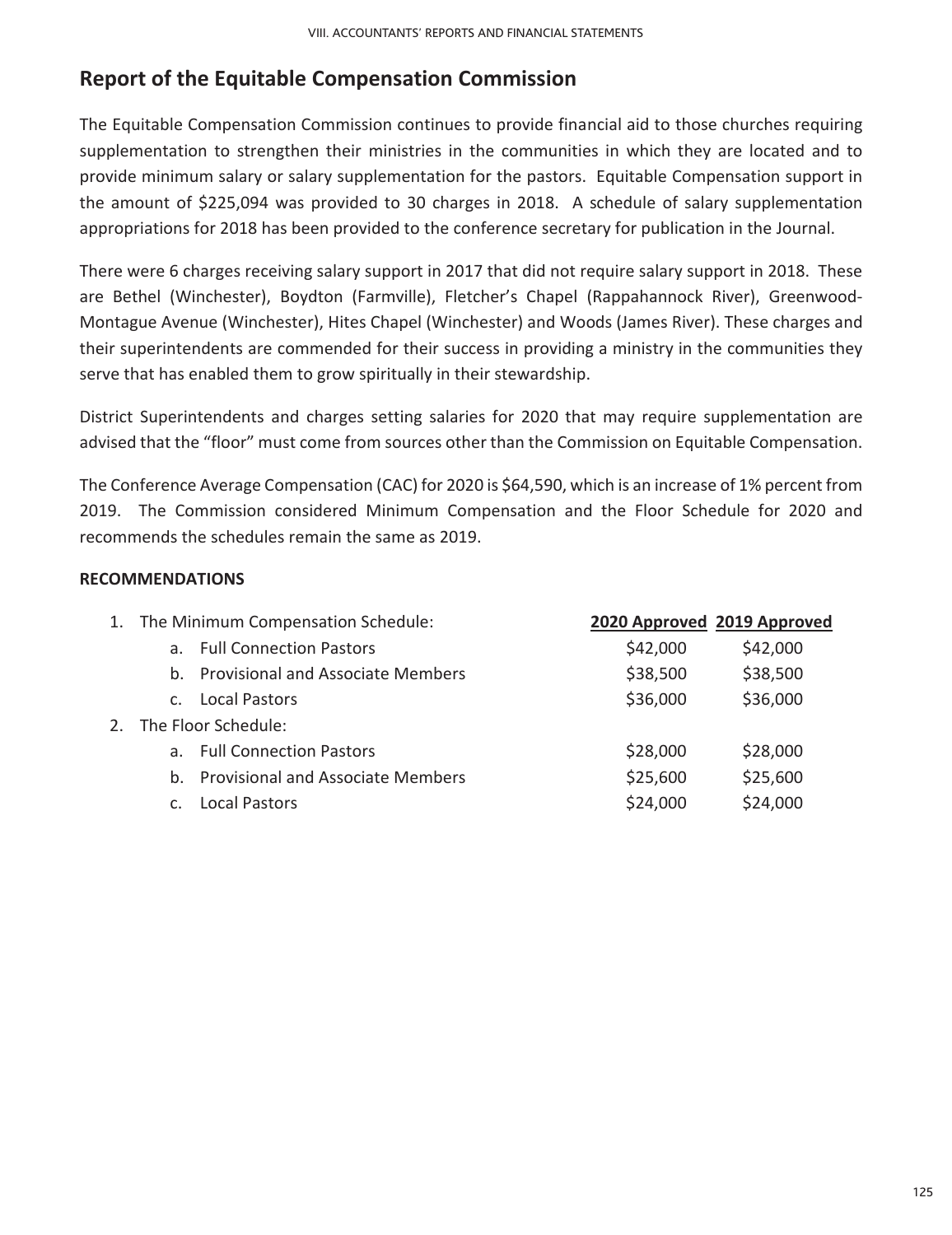|                             | <b>Year Ending</b> | <b>Year Ending</b> | <b>Year Ending</b> |
|-----------------------------|--------------------|--------------------|--------------------|
|                             | 2016               | 2017               | 2018               |
| Apportioned                 | 500,000            | 350,000            | 350,000            |
| Uncollected Apportionment   | (61, 170)          | (36,432)           | (41,327)           |
| <b>Apportionment Income</b> | 438,830            | 313,568            | 308,673            |
| <b>Percent Collected</b>    | 87.77%             | 89.59%             | 88.19%             |
| Grants                      | 193,646            | 175,506            | 225,094            |
| Sustentation fund grant     |                    | 6,513              |                    |
| Meeting expense & other     | 1,033              | 373                | 63                 |
| <b>Total Expenses</b>       | 194,679            | 182,391            | 225,157            |

Receipts Over (Under) Expenses **244,151** 131,176 83,516

The Equitable Compensation Financial Report for 2016-2018 is provided below:

Rev. Joseph T. Carson, III, *Chair*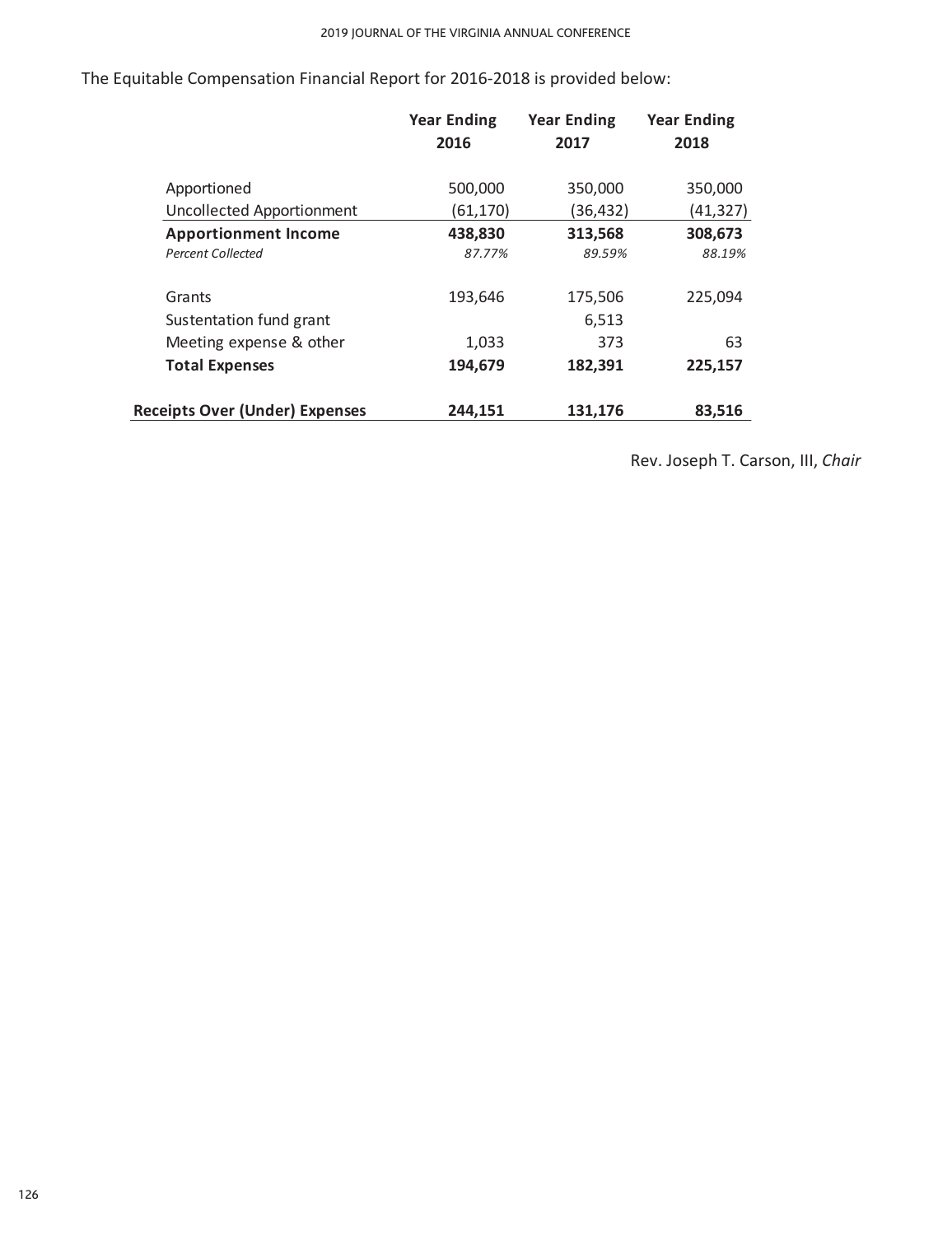# **The Central Treasury of the Virginia Conference of the United Methodist Church**

**Financial Statements** 

**Years Ended December 31, 2018 and 2017** 

**The Central Treasury of the Virginia Conference of the United Methodist Church** 

# **Table of Contents Table of Contents**

| <b>Financial Statements:</b> |  |  |  |  |
|------------------------------|--|--|--|--|
|                              |  |  |  |  |
|                              |  |  |  |  |
|                              |  |  |  |  |
|                              |  |  |  |  |
|                              |  |  |  |  |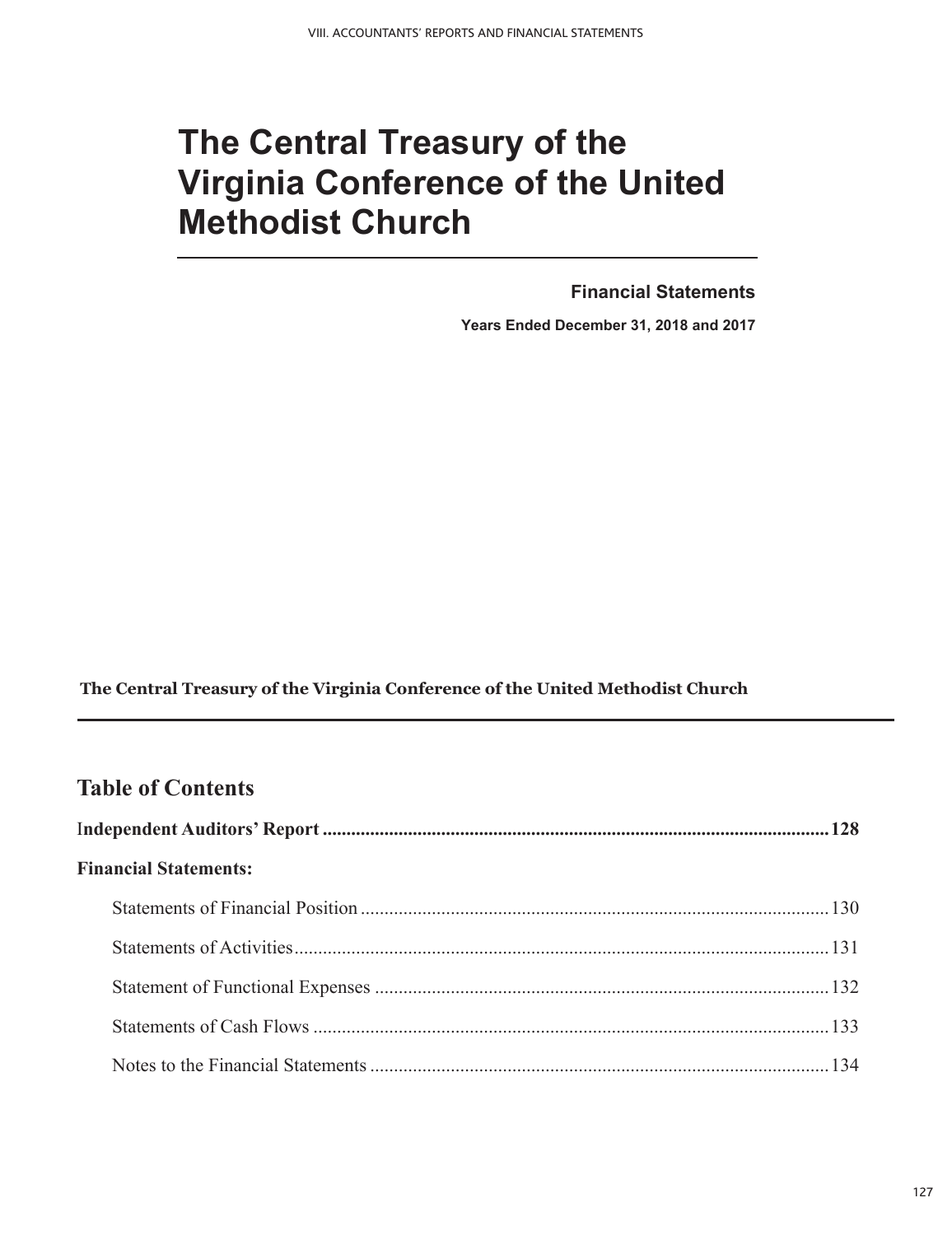

# **Independent Auditors' Report**

Council on Finance and Administration The Central Treasury of the Virginia Conference of the United Methodist Church Glen Allen, Virginia

We have audited the accompanying financial statements of The Central Treasury of the Virginia Conference of the United Methodist Church (the "Central Treasury", a division of the Virginia Conference of the United Methodist Church), which comprise the statements of financial position as of December 31, 2018 and 2017, and the related statements of activities and cash flows for the years then ended, the statement of functional expenses for the year ended December 31, 2018, and the related notes to the financial statements.

#### *Management's Responsibility for the Financial Statements*

Management is responsible for the preparation and fair presentation of these financial statements in accordance with accounting principles generally accepted in the United States of America; this includes the design, implementation, and maintenance of internal control relevant to the preparation and fair presentation of financial statements that are free from material misstatement, whether due to fraud or error.

#### *Auditors' Responsibility*

Our responsibility is to express an opinion on these financial statements based on our audits. We conducted our audits in accordance with auditing standards generally accepted in the United States of America. Those standards require that we plan and perform the audit to obtain reasonable assurance about whether the financial statements are free from material misstatement.

An audit involves performing procedures to obtain audit evidence about the amounts and disclosures in the financial statements. The procedures selected depend on the auditors' judgment, including the assessment of the risks of material misstatement of the financial statements, whether due to fraud or error. In making those risk assessments, the auditor considers internal control relevant to the entity's preparation and fair presentation of the financial statements in order to design audit procedures that are appropriate in the circumstances, but not for the purpose of expressing an opinion on the effectiveness of the entity's internal control. Accordingly, we express no such opinion. An audit also includes evaluating the appropriateness of accounting policies used and the reasonableness of significant accounting estimates made by management, as well as evaluating the overall presentation of the financial statements.

We believe that the audit evidence we have obtained is sufficient and appropriate to provide a basis for our audit opinion.

### *Opinion*

In our opinion, the financial statements referred to above present fairly, in all material respects, the financial position of The Central Treasury of the Virginia Conference of the United Methodist Church as of December 31, 2018 and 2017, and the changes in its net assets and its cash flows for the year then ended in accordance with accounting principles generally accepted in the United States of America.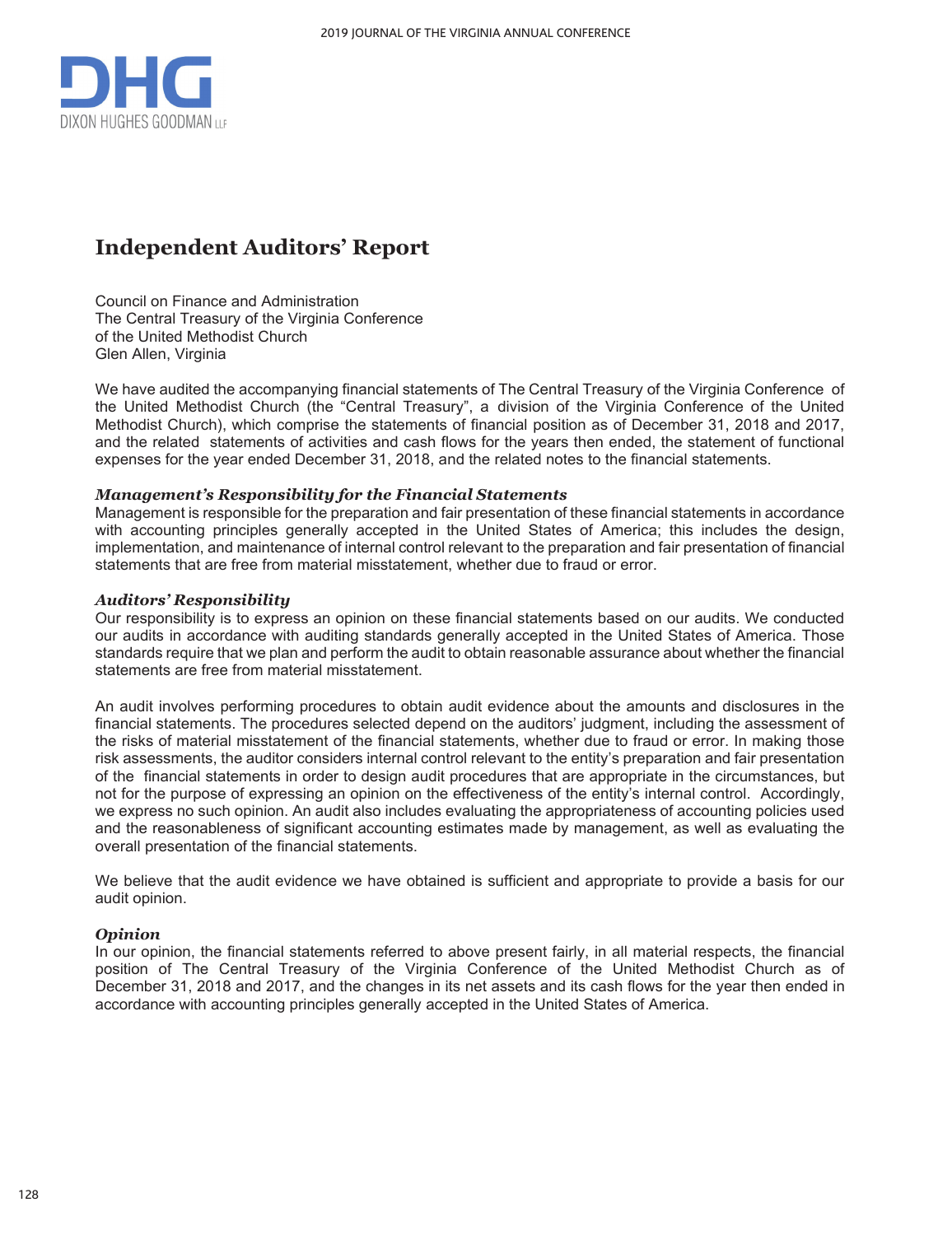

### *Change in Accounting Principle*

As discussed in Note 2 to the financial statements, the Central Treasury adopted FASB ASU 2016-14, *Not-for-Profit Entities (Topic 958): Presentation of Financial Statements of Not-for-Profit Entities in 2018. Our opinion* is not modified with respect to that matter.

Dixon Hughes Goodman LLP

**Richmond, Virginia November 27, 2019**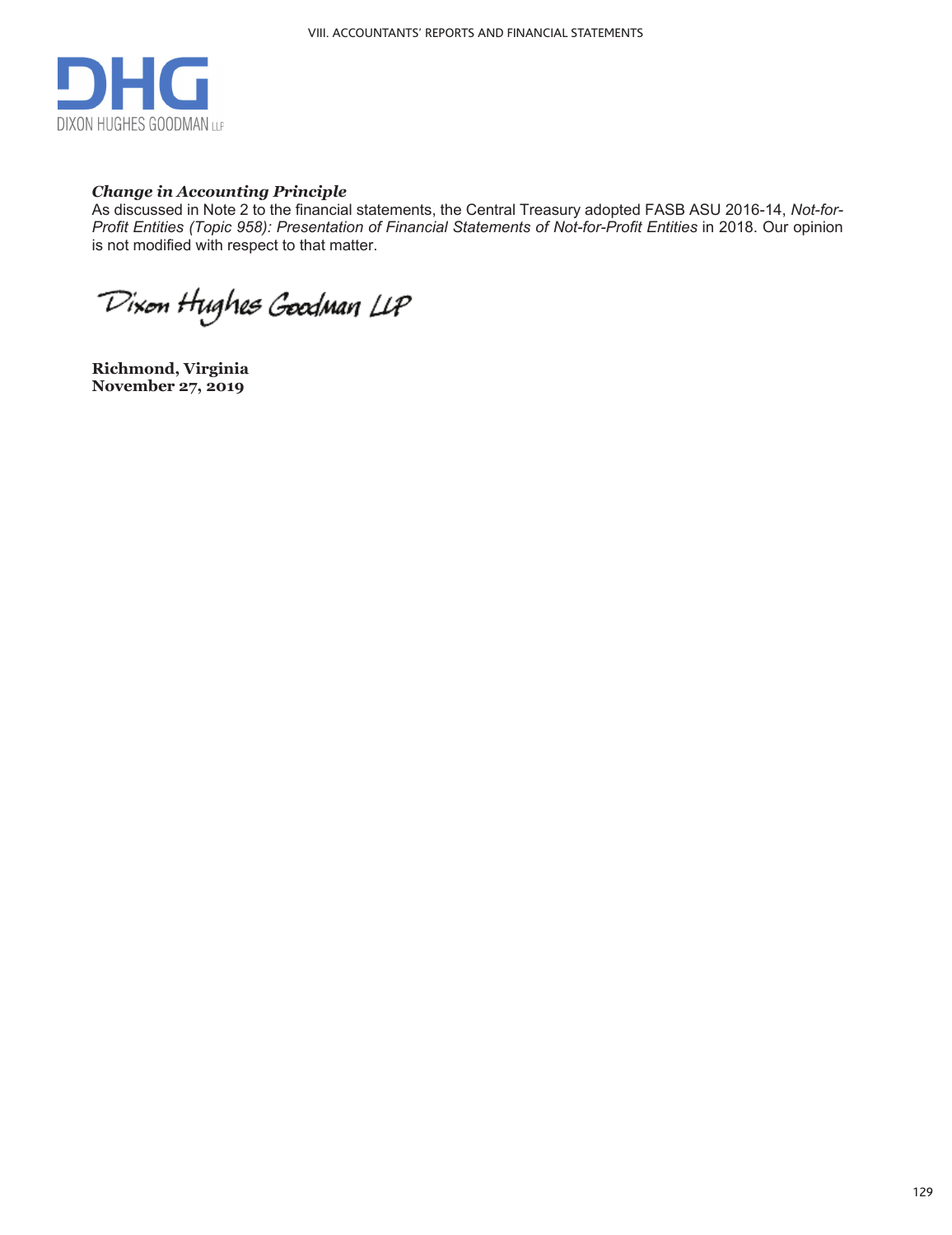# **December 31, 2018 and 2017 The Central Treasury of the Virginia Conference Statements of Financial Position**

|                                                   | 2018 |            | 2017 |               |
|---------------------------------------------------|------|------------|------|---------------|
|                                                   |      |            |      | (As Adjusted) |
| <b>ASSETS</b>                                     |      |            |      |               |
| Current assets:                                   |      |            |      |               |
| Cash and cash equivalents                         | \$   | 1,945,913  | \$   | 1,427,041     |
| Accounts receivable, net                          |      | 2,640,081  |      | 3,316,160     |
| Other current assets                              |      | 93,772     |      | 57,303        |
| <b>Total current assets</b>                       |      | 4,679,766  |      | 4,800,504     |
| Investments                                       |      | 5,697,044  |      | 6,446,711     |
| Noncurrent assets:                                |      |            |      |               |
| Loans receivable                                  |      | 149,848    |      | 420,510       |
| Funds held by United Methodist Church             |      | 1,022,666  |      | 1,015,571     |
| Property and equipment, net                       |      | 4,343,982  |      | 4,371,141     |
| <b>Total noncurrent assets</b>                    |      | 5,516,496  |      | 5,807,222     |
| <b>Total assets</b>                               |      | 15,893,306 | \$   | 17,054,437    |
| <b>LIABILITIES AND NET ASSETS</b><br>Liabilities: |      |            |      |               |
| Apportionments payable to other entities          | \$   | 2,845,917  | \$   | 3,107,048     |
| Accounts payable and accrued expenses             |      | 1,256,159  |      | 1,483,521     |
| Unearned revenue                                  |      | 73,900     |      | 43,513        |
| <b>Total liabilities</b>                          |      | 4,175,976  |      | 4,634,082     |
| Net assets:                                       |      |            |      |               |
| Without donor restrictions                        |      | 7,427,078  |      | 7,750,024     |
| With donor restrictions                           |      | 4,290,252  |      | 4,670,331     |
| Total net assets                                  |      | 11,717,330 |      | 12,420,355    |
| Total liabilities and net assets                  | \$   | 15,893,306 | \$   | 17,054,437    |

# **See accompanying notes.**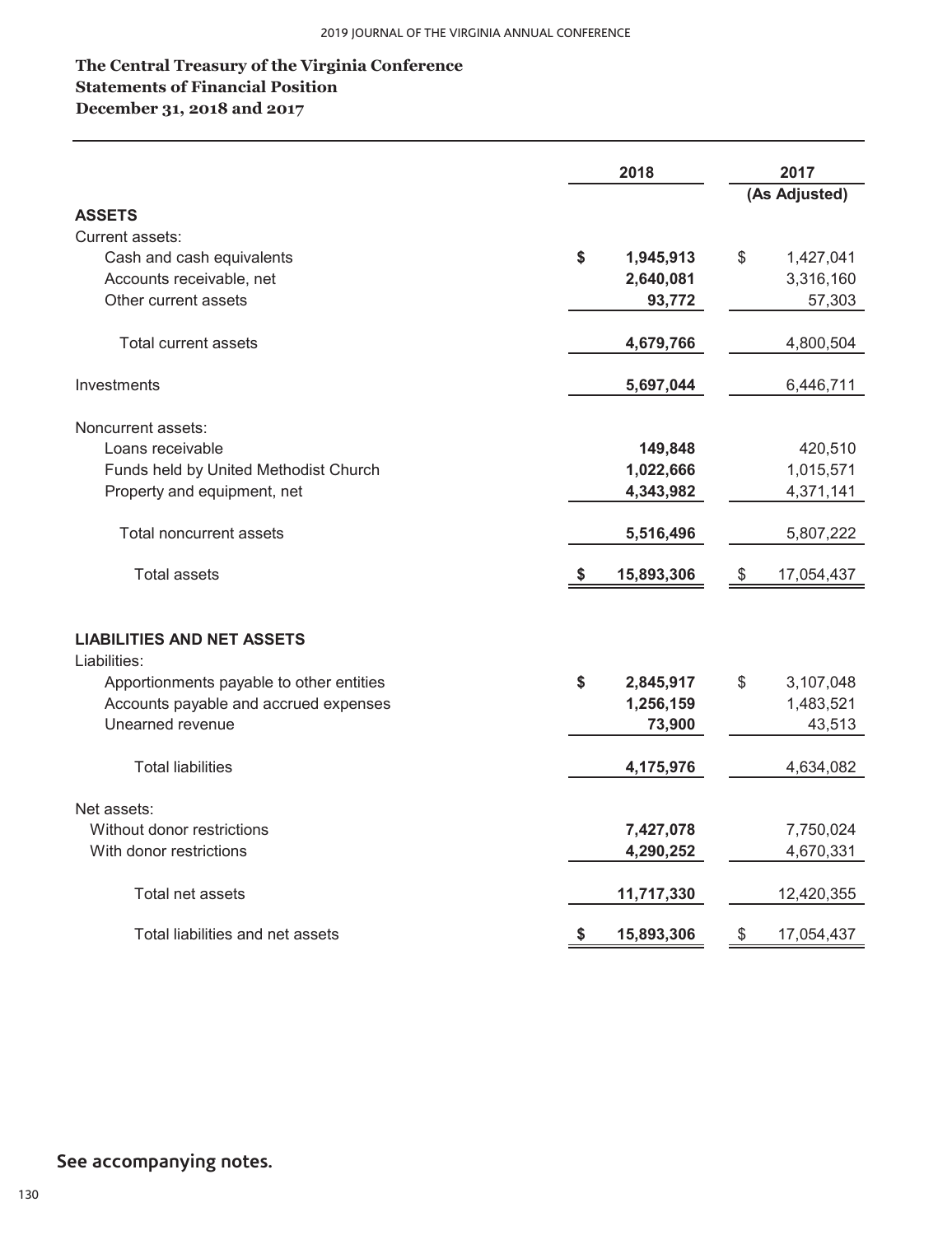### **The Central Treasury of the Virginia Conference Statements of Activities Years Ended December 31, 2018 and 2017**

|                                                      | 2018 |             | 2017 |               |  |
|------------------------------------------------------|------|-------------|------|---------------|--|
|                                                      |      |             |      | (As Adjusted) |  |
| Support and revenue without donor restrictions:      |      |             |      |               |  |
| Apportionments from churches                         | \$   | 26,716,298  | \$   | 27,710,875    |  |
| Second mile giving from churches                     |      | 1,487,039   |      | 2,107,452     |  |
| Other income                                         |      | 291,268     |      | 277,150       |  |
| Miscellaneous program income                         |      | 94,550      |      | 49,260        |  |
| Investment (loss) income, net                        |      | (205, 185)  |      | 584,347       |  |
| Release from restrictions                            |      | 2,901,612   |      | 3,527,667     |  |
| Total support and revenue without donor restrictions |      | 31,285,582  |      | 34,256,751    |  |
| Expenses:                                            |      |             |      |               |  |
| Program services                                     |      | 27,514,766  |      | 28,589,890    |  |
| Management and general                               |      | 4,093,762   |      | 4,504,964     |  |
| Total expenses:                                      |      | 31,608,528  |      | 33,094,854    |  |
| Change in net assets without donor restrictions      |      | (322, 946)  |      | 1,161,897     |  |
| Support and revenue with donor restrictions:         |      |             |      |               |  |
| Apportionments from churches                         |      | 1,301,788   |      | 1,075,643     |  |
| Grants and scholarships                              |      | 385,959     |      | 312,014       |  |
| Registrations                                        |      | 341,819     |      | 299,911       |  |
| Contributions                                        |      | 315,225     |      | 218,496       |  |
| Other income                                         |      | 41,251      |      | 53,444        |  |
| Second mile giving from churches                     |      | 92,682      |      | 445,862       |  |
| Miscellaneous program income                         |      | 37,290      |      | 203,412       |  |
| Investment income                                    |      | 5,519       |      | 126,007       |  |
| Release from restrictions                            |      | (2,901,612) |      | (3,527,667)   |  |
| Change in net assets with donor restrictions         |      | (380, 079)  |      | (792, 878)    |  |
| Change in net assets                                 |      | (703, 025)  |      | 369,019       |  |
| Net assets, beginning of year                        |      | 12,420,355  |      | 12,051,336    |  |
| Net assets, end of year                              | \$   | 11,717,330  | \$   | 12,420,355    |  |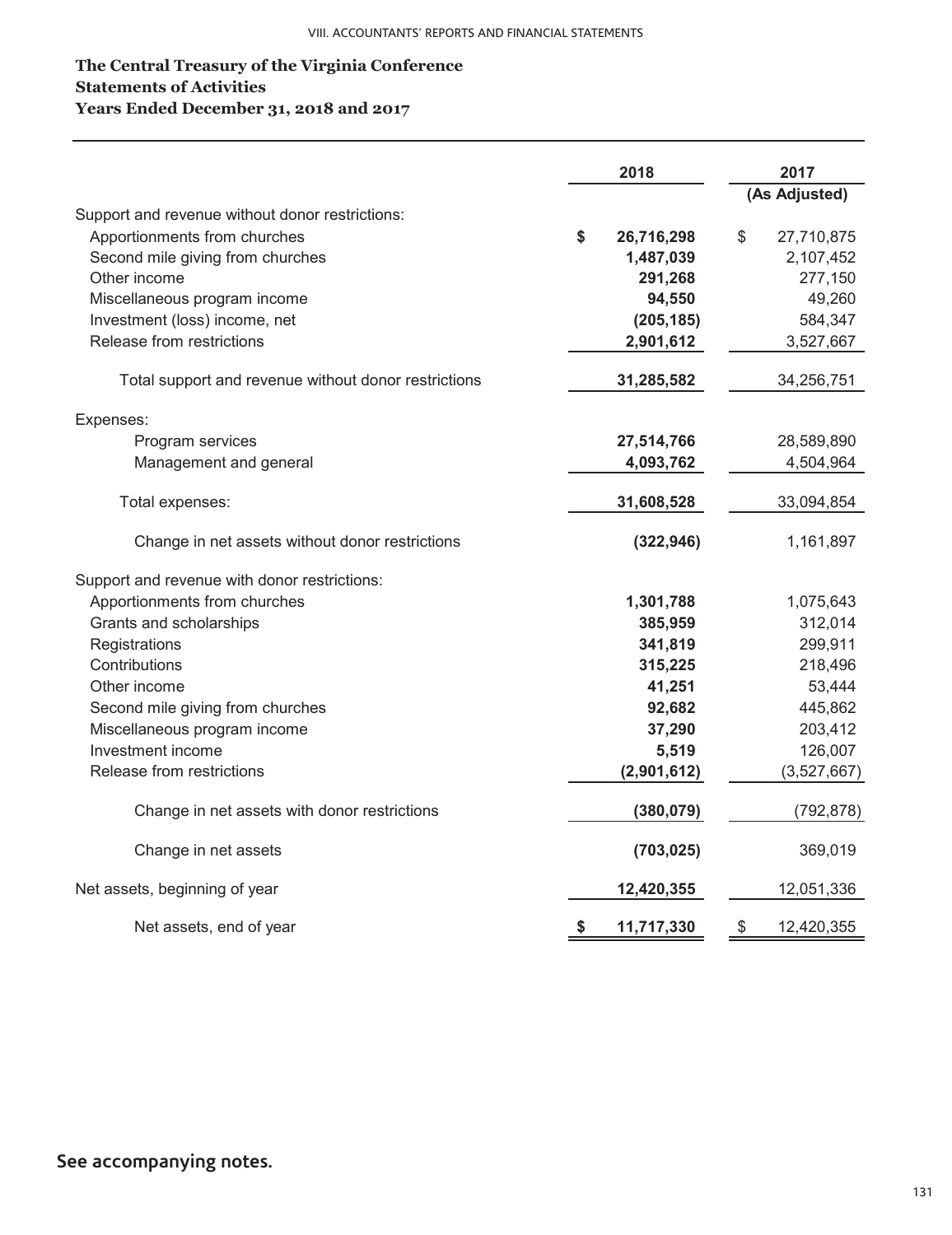# **The Central Treasury of the Virginia Conference Year Ended December 31, 2018 Statement of Functional Expenses**

|                                              | Program<br><b>Services</b> | <b>Management</b><br>and General | <b>Total</b>     |
|----------------------------------------------|----------------------------|----------------------------------|------------------|
| Remittances of apportionment income          | \$<br>20,099,258           | \$                               | \$<br>20,099,258 |
| Costs of ministry                            | 1,610,209                  | 1,836,937                        | 3,447,146        |
| Donations and grants                         | 2,032,242                  | 79,701                           | 2,111,943        |
| Distributions of second mile giving          | 1,106,977                  |                                  | 1,106,977        |
| Personnel costs, lay employees               | 250,225                    | 750,195                          | 1,000,420        |
| Other expenses                               | 621,430                    | 259,887                          | 881,317          |
| Distributions of church apportionment income | 775,481                    |                                  | 775,481          |
| Travel and meetings                          | 429,389                    | 220,280                          | 649,669          |
| Conference activities                        | 284,175                    | 192,064                          | 476,239          |
| Professional fees                            | 70,187                     | 195,110                          | 265,297          |
| Office expenses                              | 121,302                    | 97,655                           | 218,957          |
| Depreciation                                 | 44,214                     | 154,642                          | 198,856          |
| Loan loss write-off                          |                            | 151,943                          | 151,943          |
| <b>Utilities</b>                             | 13,649                     | 124,475                          | 138,124          |
| Training                                     | 56,028                     | 30,873                           | 86,901           |
| Total expenses:                              | 27,514,766                 | 4,093,762                        | 31,608,528       |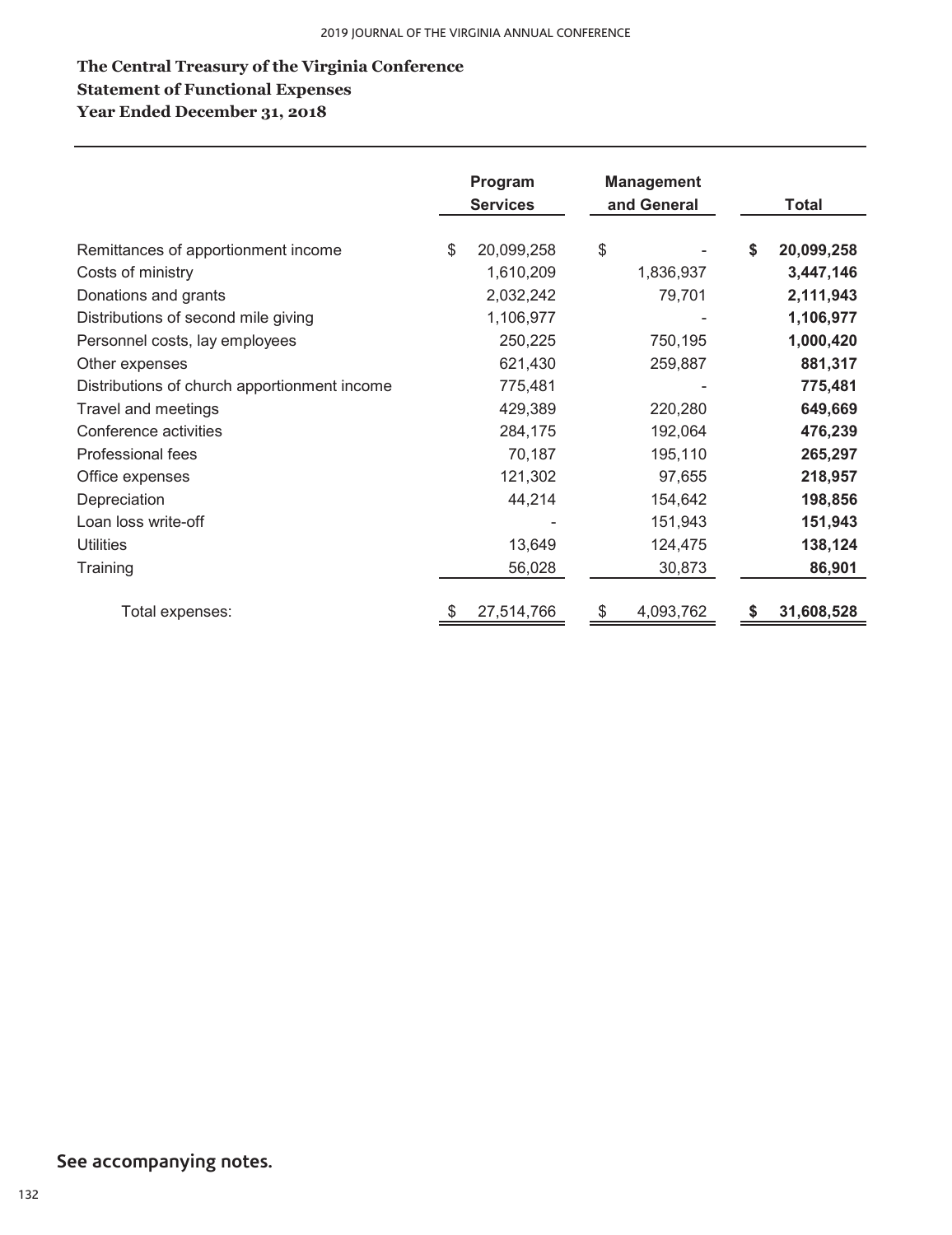### **The Central Treasury of the Virginia Conference Statements of Cash Flows Years Ended December 31, 2018 and 2017**

|                                                           | 2018 |            | 2017            |  |
|-----------------------------------------------------------|------|------------|-----------------|--|
| Cash flows from operating activities:                     |      |            |                 |  |
| Change in net assets                                      | \$   | (703, 025) | \$<br>369,019   |  |
| Adjustments to reconcile change in assets to net cash     |      |            |                 |  |
| provided by operating activities:                         |      |            |                 |  |
| Net realized and unrealized losses (gains) on investments |      | 276,453    | (539, 602)      |  |
| Gain on sale of property plant and equipment              |      | (17, 859)  | (24, 103)       |  |
| Loan loss write-off                                       |      | 151,943    |                 |  |
| Depreciation expense                                      |      | 198,856    | 211,895         |  |
| Change in assets and liabilities:                         |      |            |                 |  |
| Accounts receivable                                       |      | 676,079    | (398, 993)      |  |
| Other current assets                                      |      | (36, 469)  | 9,321           |  |
| Apportionments payable to other entities                  |      | (261, 131) | 296,340         |  |
| Accounts payable and accrued expenses                     |      | (227, 362) | 281,019         |  |
| Unearned revenue                                          |      | 30,387     | 4,000           |  |
| Net cash provided by operating activities                 |      | 87,872     | 208,896         |  |
| Cash flows from investing activities:                     |      |            |                 |  |
| Proceeds from the sale of investments                     |      | 600,000    | 1,152,942       |  |
| Purchase of investments                                   |      | (126, 786) | (1,473,469)     |  |
| Purchase of property and equipment                        |      | (171, 697) | (587, 726)      |  |
| Proceeds from the sale of property and equipment          |      | 17,859     | 444,713         |  |
| Increase in funds held by the United Methodist Church     |      | (7,095)    | (125, 216)      |  |
| Loans receivable issued                                   |      | (310, 415) | (40,090)        |  |
| Repayments received on loans receivable                   |      | 429,134    | 27,300          |  |
| Net cash provided (used) by investing activities          |      | 431,000    | (601, 546)      |  |
| Net increase (decrease) in cash and cash equivalents      |      | 518,872    | (392, 650)      |  |
| Cash and cash equivalents, beginning of year              |      | 1,427,041  | 1,819,691       |  |
| Cash and cash equivalents, end of year                    | \$   | 1,945,913  | \$<br>1,427,041 |  |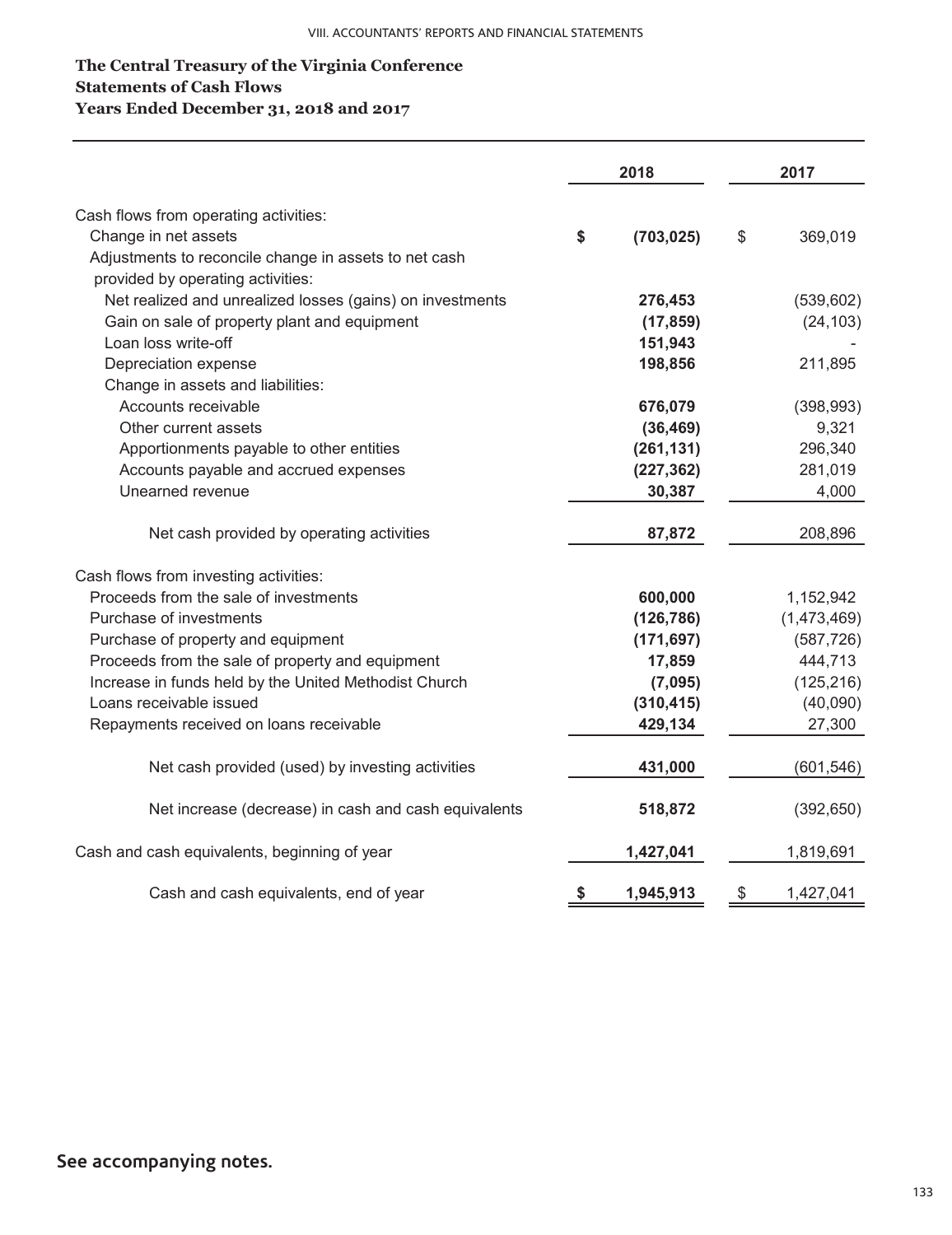# **Notes to the Financial Statements**

### **1. Organization and Nature of Activities**

The Central Treasury of the Virginia Conference of the United Methodist Church (Central Treasury) is a division within the Virginia Conference of the United Methodist Church (Conference). The Central Treasury receives and disburses, in accordance with the actions of the Conference, remittances from local church treasurers for all duly authorized general, jurisdictional, Conference, and district causes. It also implements administrative and fiscal policies and procedures as directed by the Council of Finance and Administration.

The purpose of the Council on Finance and Administration is to develop, maintain, and administer a comprehensive and coordinated plan of fiscal and administrative policies, procedures and management services for the Annual Conference.

The purpose of the Conference is to coordinate the relationship between the general program boards and commissions and the conference, districts, and Virginia United Methodist churches.

These financial statements include only the accounts of the Central Treasury and are not intended to present the financial position and results of the whole Conference.

### **2. Summary of Significant Accounting Policies**

### *Classes of net assets*

The financial statements of the Central Treasury have been prepared in accordance with U.S. generally accepted accounting principles ("U.S. GAAP"), which require the Central Treasury to report information regarding its financial position and activities according to the following net asset classifications:

**Net assets without donor restrictions:** Net assets that are not subject to donor-imposed restrictions and may be expended for any purpose in performing the primary objectives of the organization. These net assets may be used at the discretion of the Central Treasury's management and the Council on Finance and Administration for use in the Central Treasury's operations.

**Net assets with donor restrictions**: Net assets subject to stipulations imposed by donors and grantors. Some donor restrictions are temporary in nature; those restrictions will be met by actions of the Central Treasury or by the passage of time. Other donor restrictions are perpetual in nature, where by the donor has stipulated the funds be maintained in perpetuity.

Revenues and support are reported as increases in net assets without donor restrictions unless use of the related assets is limited by donor-imposed restrictions. Expenses are reported as decreases in net assets without donor restrictions. Gains and losses on investments and other assets or liabilities are reported as increases or decreases in net assets without donor restrictions unless their use is restricted by explicit donor-imposed stipulation or by law. Expirations of restrictions on net assets with donor restrictions (i.e., the donor stipulated purposes have been fulfilled and/or the stipulated time period has elapsed) are reported as reclassifications between the applicable classes of net assets.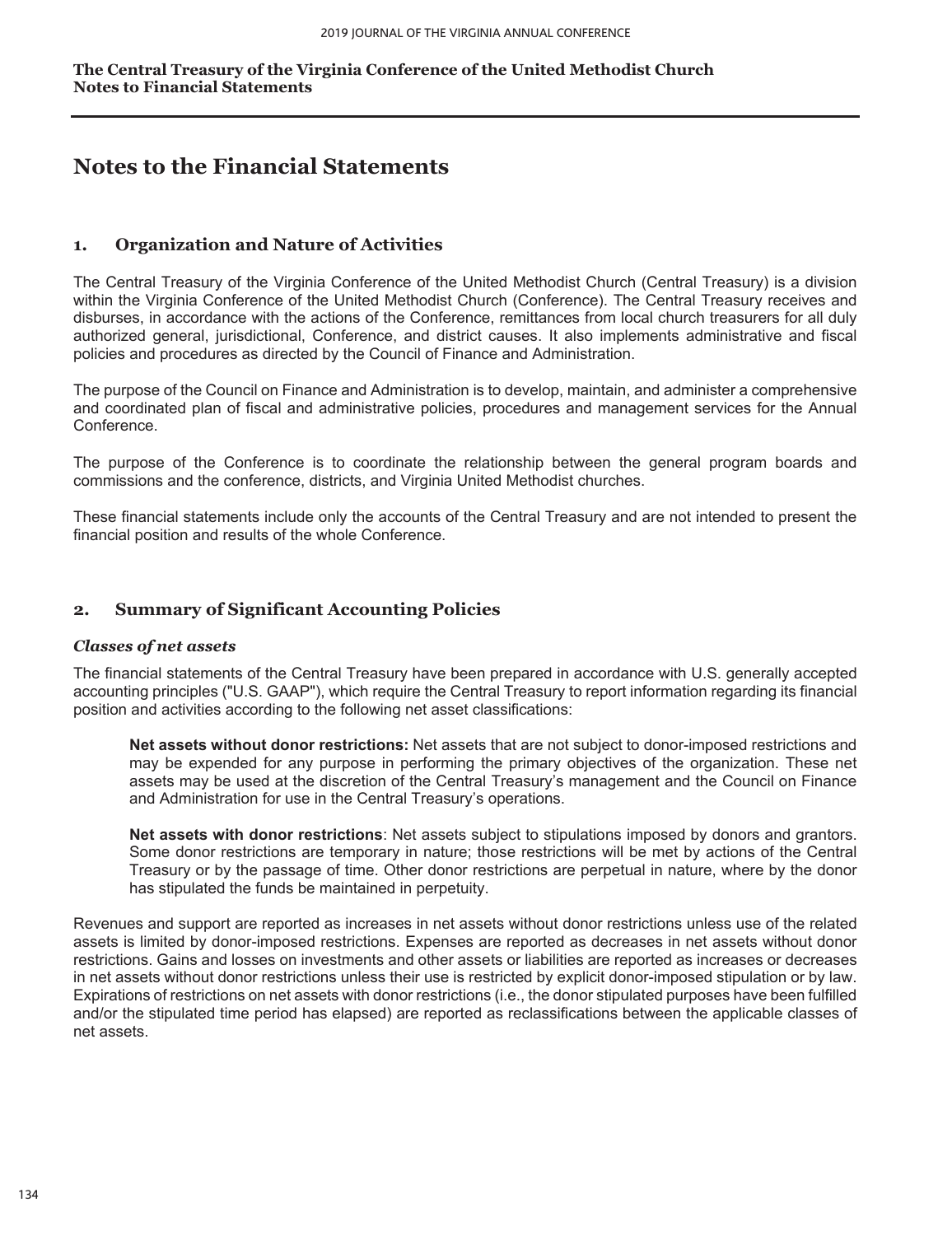### *Estimates*

The preparation of financial statements in conformity with accounting principles generally accepted in the United States requires management to make estimates and assumptions that affect the reported amounts of assets and liabilities and disclosure of contingent assets and liabilities at the date of the financial statements and the reported amounts of revenues and expense during the reporting period. Actual results could differ from those estimates.

### *Cash and cash equivalents*

Cash and cash equivalents includes items such as short-term, highly liquid investments with maturities of three months or less at the date of purchase.

### *Investments*

All investments in marketable securities with readily determinable fair values are valued at fair value as determined by the investment management firm holding the assets. Purchases and sales of securities are recorded on a tradedate basis. Unrealized gains and losses are recognized in the period in which they occur. Interest and dividends are recognized in the period earned, and realized gains or losses on securities are recorded in the period of sale.

### *Accounts receivables and bad debts*

Accounts receivable are reported at their estimated realizable value, net of an estimated allowance for doubtful accounts. The allowance is based on management's estimate of the amount of receivables that will actually be collected. It is the Central Treasury's policy to charge off uncollectable accounts receivable when management determines the receivable will not be collected. As of December 31, 2018 and 2017, management determined that no allowance was necessary.

### *Loans receivable*

Loans receivable are stated at their principal amount outstanding less the related allowance for loan losses and are collateralized by buildings and land. Interest rates on loans are subject to review and adjustment on a periodic basis.

### *Allowance of loan losses*

The allowance for doubtful loans is maintained at a level that, in management's judgment, is adequate to absorb probable loan losses. The amount is based upon an analysis of the loan portfolio by management including, but not limited to, review of the collectability of the loan portfolio, adverse situations that may affect the borrower's ability to repay, estimated value of any underlying collateral and prevailing economic conditions. The analysis is also based on a periodic review of payments and other factors based on the Central Treasury's historical experiences. To date, no loans have been in arrears or default and no loan has required modification to acclimate to a borrower's adverse circumstances or ability to repay. This process is based on estimates and ultimate losses may vary from current estimates. As changes in estimates occur, adjustments to the level of the allowance are recorded in the provision for loan losses in the period in which they become known. In addition, the net realizable value of the property serving as collateral for delinquent loans will be assessed on an annual basis.

A loan is considered impaired when, based upon current information and events, it is probable that the Central Treasury will be unable to collect all amounts due according to the contractual terms of the loan agreement. Loans are classified as delinquent when payments are 30 days overdue. Loans will continue to accrue interest when a loan is delinquent; however, all accrued interest may be included in the allowance for doubtful loans. Payments for delinquent or impaired loans are treated as a payment of interest due until all accrued interest has been paid. Interest income on delinquent loans is recognized according to the original amortization schedule (accrual method). The accrual of interest income is discontinued when, in management's judgment, the scheduled interest may not be collectible within the stated term of the loan. Interest income is recognized on a cash basis for loans classified as nonaccrual loans, with subsequent payments applied first to interest and fees, if any, and then to principal. Loans classified as nonaccrual loans are returned to accrual status when all the principal and interest amounts contractually due are brought current and future payments are reasonably assured. At December 31, 2018 and 2017, the Central Treasury has no loans it considered impaired. As a result, management has elected not to record an allowance for loan losses.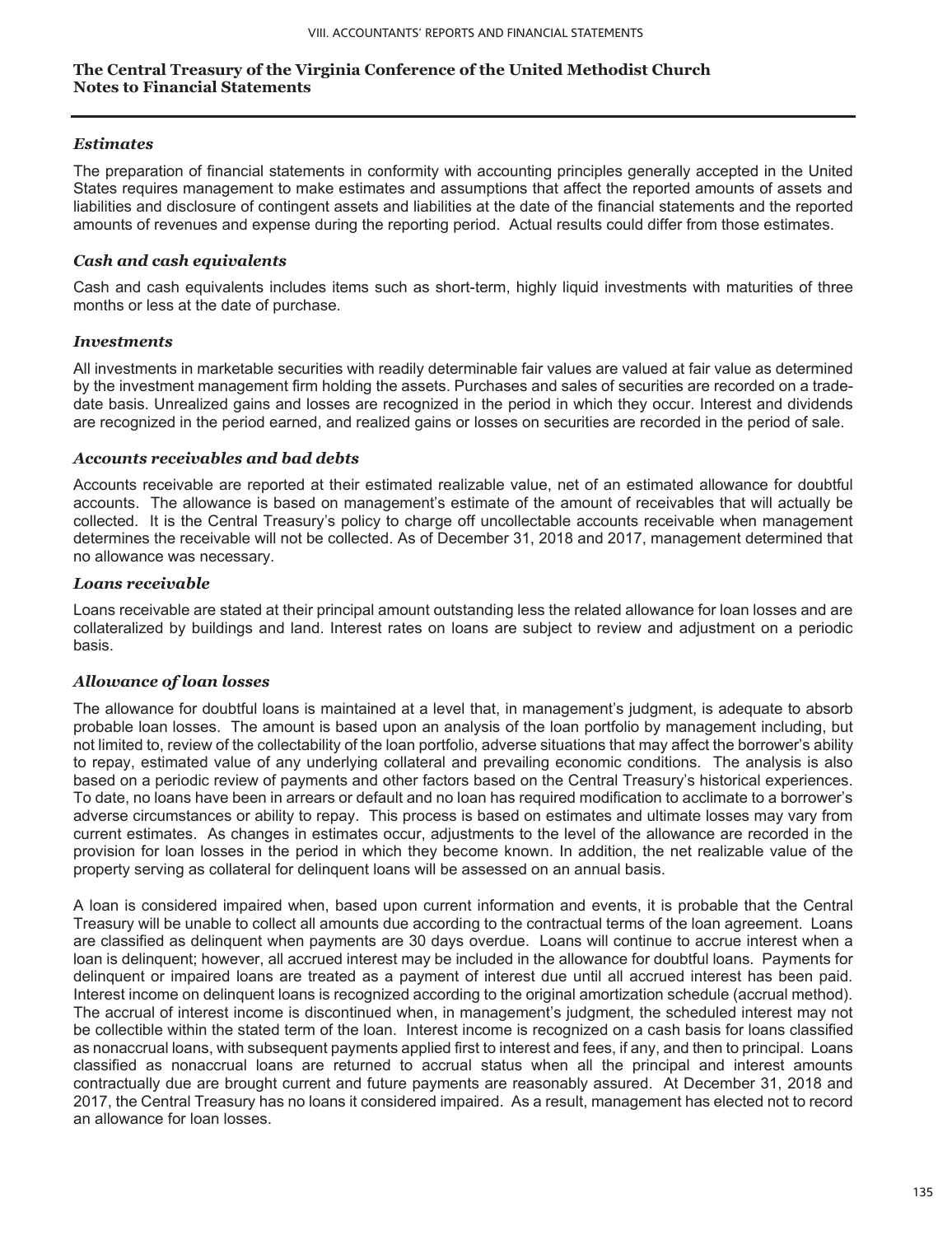### *Property and equipment*

Property and equipment are stated at cost or the estimates fair value at the date of contribution. Depreciation is computed using the straight-line method over estimated useful lives as follows:

| Building and improvements       | 15 - 40 vears |
|---------------------------------|---------------|
| Equipment and furniture         | 5 - 7 years   |
| Computer equipment and software | $3 - 5$ years |

Maintenance, repairs, and minor renewals are expensed when incurred. When property and equipment are sold or otherwise disposed of, the asset account and related accumulated depreciation account are relieved, and any gain or loss is included in the current year's operations.

The Central Treasury reviews its long-lived assets for impairment whenever events or changes in circumstances indicate that the carrying amount of an asset may not be recoverable. Recoverability of assets held and used is measured by a comparison of the carrying amount of an asset to undiscounted expected cash flows. Future events could cause the Central Treasury to conclude that impairment indicators exist and that long-lived assets may be impaired. To date, no impairment losses have been recorded.

### *Recognition of contributions*

Contributions are recorded at their estimated fair value when the donor makes a promise to give that is, in substance, unconditional.

#### *Income taxes*

The Central Treasury is a division of the Conference, which is a not-for-profit organization and is exempt from federal and state income taxes under Internal Revenue Code, Section 501(c)(3) and the tax statutes of the Commonwealth of Virginia. Accordingly, no provision for income taxes has been made in the accompanying financial statements.

### *Reclassifications*

Prior year apportionments payable to other entities and accounts payable and accrued expenses have been reclassified for consistency with the current period presentation within the statements of financial position. These reclassifications had no effect on net assets or changes in net assets.

### *Advertising costs*

Advertising costs are expensed when incurred. Advertising costs were \$2,413 and \$4,772 for the years ended, December 31, 2018 and 2017, respectively.

### *Concentration*

Financial instruments which potentially subject the Central Treasury to concentrations of credit risk consist primarily of investments and cash. The Central Treasury places its investments and its cash and cash equivalents with creditworthy institutions and diversifies its holdings among entities, thereby limiting the amount of credit exposure to any one entity. As of December 31, 2018, the Central Treasury had \$1,331,555 of cash deposits in excess of federally insured limits being held by a federally insured financial depository institution.

The Central Treasury's investments, in general, are exposed to various risks, such as interest rate, credit and overall market volatility risks. In addition, due to the level of risk associated with certain investment securities, it is reasonably possible that changes in the values of investment securities will occur in the near term and that such changes could materially affect the amounts reported in the statements of financial position.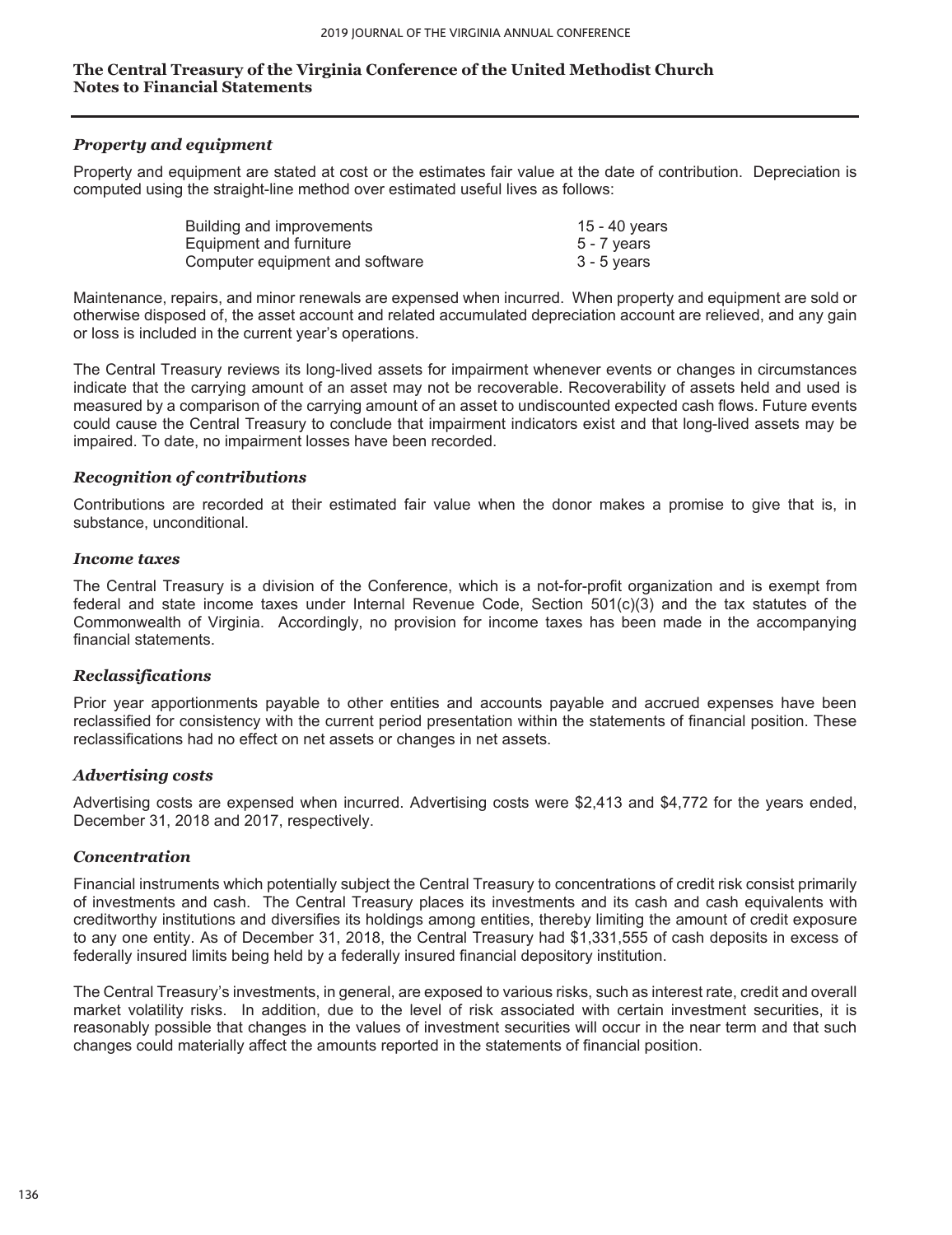### *Recent Accounting Pronouncement*

During fiscal year 2018, the Central Treasury adopted ASU No. 2016-14 – *Not-for-Profit Entities (Topic 958): Presentation of Financial Statements of Not-for-Profit Entities*. The Update addresses the complexity and understandability of net asset classification, deficiencies in information about liquidity of available resources, and the lack of consistency in the type of information provided about expenses and investment return. The fiscal year 2017 financial statements have been adjusted to reflect retrospective application of the new accounting guidance, except for the disclosures around liquidity and availability of resources and analysis of expenses by functional and natural categories. These disclosures have been presented for 2017 as allowed by ASU No. 2016-14. The retrospective application resulted in temporarily restricted net assets of \$4,670,331 being reported as net assets with donor restrictions and unrestricted net assets of \$7,750,024 being reported as net assets without donor restrictions as of December 31, 2017.

### *Functional expenses*

The Central Treasury allocates its expenses on a functional basic among its program and supporting services. Expenses that can be identified with a specific program or supporting service are allocated directly. Other expenses that are common to several functions are allocated between program and administrative expenses based on an estimate of time expended. The Central Treasury has no fundraising expenses.

### *Subsequent events*

In preparing these financial statements, the Central Treasury has evaluated events and transactions for potential recognition or disclosure through November 27, 2019, the date the financial statements were available to be issued.

### **3. Availability and Liquidity**

The following represents the Central Treasury's financial assets at December 31, 2018:

| Financial assets at year-end:                           |   |             |
|---------------------------------------------------------|---|-------------|
| Cash and cash equivalents                               | S | 1.945.913   |
| Accounts receivable, net                                |   | 2,640,081   |
| Investments                                             |   | 5,697,044   |
| Financial assets at year-end                            |   | 10,283,038  |
| Less:                                                   |   |             |
| Financial assets with donor restrictions                |   | (4,290,252) |
| Financial assets available to meet general expenditures |   |             |
| over the next twelve months                             |   | 5.992.786   |
|                                                         |   |             |

The Central Treasury's policy is to structure its financial assets to be available as its general expenditures and other obligations come due.

### **4. Investments**

Investments are carried at fair value and consist of the following at December 31:

|                         |                          | 2018<br>2017  |                          |               |  |
|-------------------------|--------------------------|---------------|--------------------------|---------------|--|
|                         | <b>Amortized</b><br>Cost | Fair<br>Value | <b>Amortized</b><br>Cost | Fair<br>Value |  |
| Alternative investments | 5.014.785                | 5.697.044     | 5.310.913                | 6.446.        |  |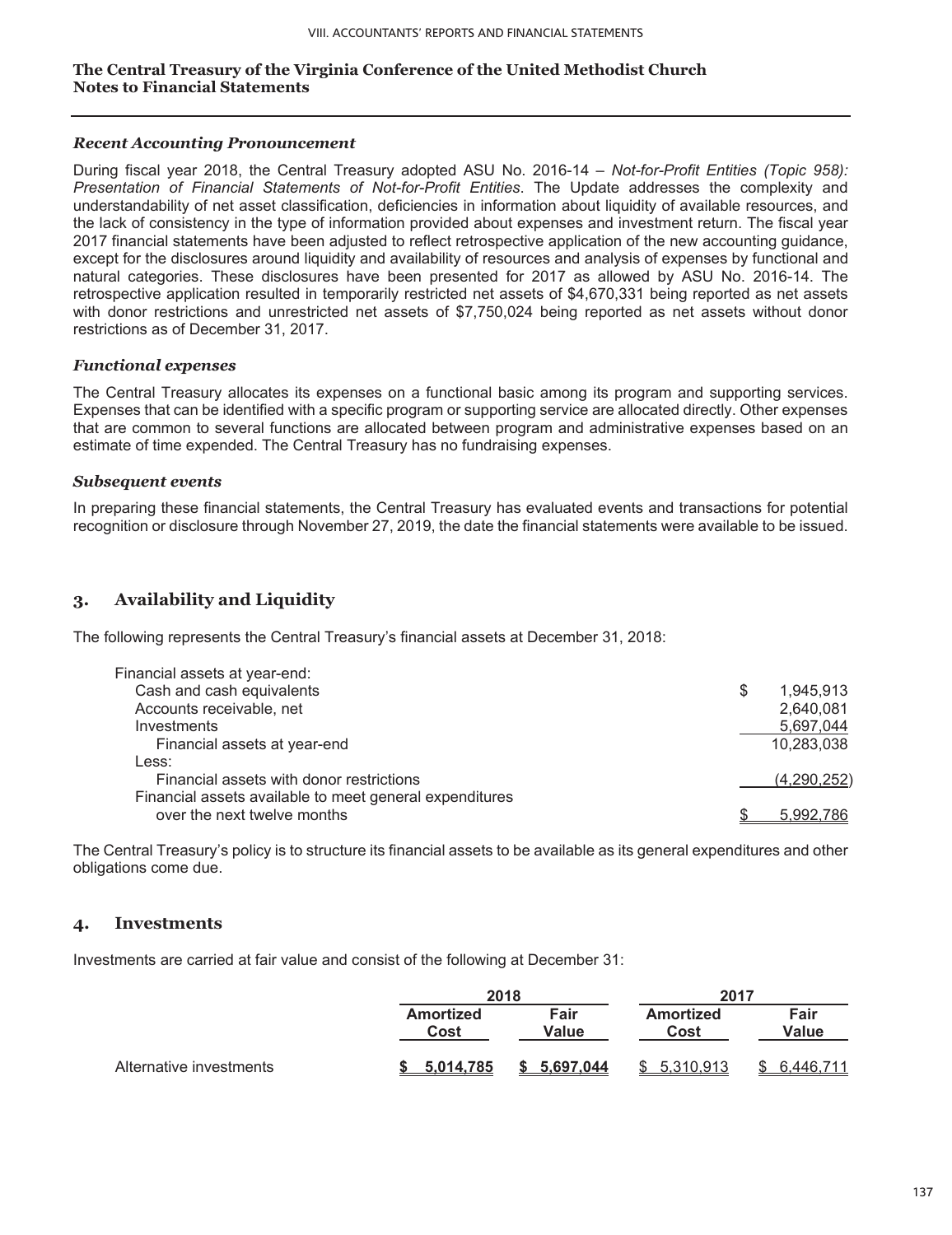Investment income (loss) consisted of the following for the year ended December 31:

|                                                                                                      |   | 2018                               |   | 2017                           |
|------------------------------------------------------------------------------------------------------|---|------------------------------------|---|--------------------------------|
| Interest and dividend income<br>Realized and unrealized (losses) gains<br>Investment management fees | S | 103,482<br>(276, 453)<br>(26, 695) | S | 201.780<br>539,602<br>(31,028) |
| Investment (loss) income, net                                                                        |   | (199.666)                          |   | 710,354                        |

Alternative investments are valued using the practical expedient at the Central Treasury's pro-rata interest in the net assets of these entities. Investments held by these entities are valued at prices which approximate fair value. The fair value of certain investments in the underlying entities, which may include private placements and other securities for which values are not readily available, are determined in good faith by the investment advisors of the respective entities and may not reflect amounts that could be realized upon immediate sale, nor amounts that may be ultimately realized. Net asset valuations are provided daily, monthly, or quarterly by these entities. Appreciation of investments in these entities is net of all allocations to the investment advisors.

### **5. Funds Held by United Methodist Church**

Funds held by United Methodist Church is comprised of funds collected to establish an education fund named the Francis Asbury Fund. The United Methodist Church, through its General Board of Higher Education, controls the investments and directs the use of the funds, which are used primarily for extending Francis Asbury Educational Loans to qualifying United Methodist students. At December 31, 2018 and 2017, the fund had loans outstanding of \$545,798 and \$518,008, respectively. Loan terms require payment of principal and interest (at 4%) within six years of graduation or withdrawal.

### **6. Property and Equipment**

Major classes of property and equipment consist of the following at December 31:

|                                                                            | 2018                                              | 2017                                            |
|----------------------------------------------------------------------------|---------------------------------------------------|-------------------------------------------------|
| Land<br><b>Buildings</b><br>Furniture, fixtures, and equipment<br>Software | \$<br>793,019<br>5,017,597<br>1,059,263<br>21,735 | \$<br>793,019<br>5,017,597<br>887,566<br>21,735 |
| Accumulated depreciation                                                   | 6,891,614<br>(2,547,632)                          | 6,719,917<br>(2,348,776)                        |
| Property and equipment, net                                                | <u>4.343.982</u>                                  | 4,371,141                                       |

### **7. Charitable Gift Annuity**

During 2002, the United Methodist Foundation of the Virginia Conference, Inc. (the Foundation) entered into a charitable gift annuity agreement on behalf of the Conference. The asset associated with this annuity is included in the investments of the Central Treasury as presented in the financial statements. Quarterly payments of \$2,525 are to be paid to the donor until his death. Upon termination, the remaining value of the gift annuity is to be distributed to the Conference and designated for the cost to construct the Archives Room of the United Methodist Building.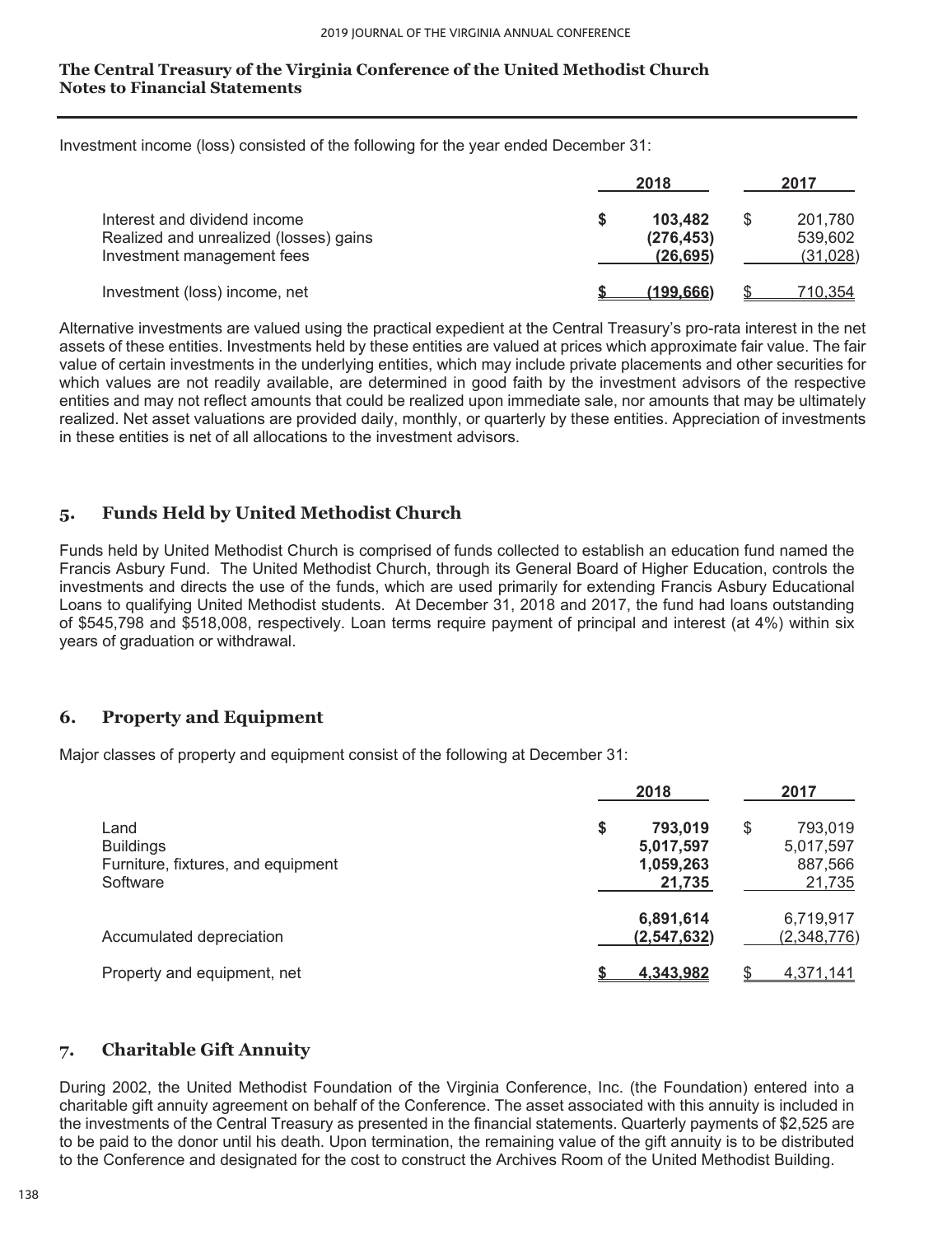At December 31, 2018 and 2017, there were no Funds of Boards and Agencies net assets with donor restriction in connection with this gift annuity agreement.

### **8. Loans Receivable**

Loans receivable consist of the following as of December 31:

|                                                                                | 2018         | 2017               |
|--------------------------------------------------------------------------------|--------------|--------------------|
| Districts of the Conference<br>Virginia United Methodist Assembly Center, Inc. | 149,848<br>۰ | 169,928<br>250,582 |
|                                                                                | 149.848      | 420.510            |

The Church Development Team of the Conference makes loans to districts of the Conference for acquisitions and improvements. A loan in the amount of \$149,848 and \$169,928 is due from the Charlottesville District as of December 31, 2018 and 2017, respectively. This loan is non-interest bearing and there is no set maturity date.

During 2018, The Central Treasury incurred expenses on behalf of the Virginia United Methodist Assembly Center of \$310,415. In October 2018, the Assembly Center was sold. The Central Treasury received proceeds totaling \$409,054 during 2018, resulting in a loan loss write off of \$151,943.

The Central Treasury provides an allowance for doubtful collections that is based upon a review of outstanding receivables, historical collection information, and existing economic conditions. Delinquent receivables are written off based on individual credit evaluation and specific circumstances of the borrower. No allowance for doubtful collections is deemed necessary by management as of December 31, 2018 and 2017.

### **9. Commitments**

At December 31, 2018, the Church Development Team of the Conference has committed grants to churches for approximately \$1,011,000 in connection with the Church Development Team Church Extension and Development Fund, which will be funded with Central Treasury assets.

### **10. Retirement Plans**

Ministerial and lay employees of the Conference are eligible to participate in pension plans offered by the United Methodist Church through Wespath, Inc. Conference clergy members and local pastors under Episcopal appointment are eligible for pension coverage under the Clergy Retirement Security Program (CRSP).

In addition to the CRSP, certain ministerial employees are provided disability and death benefits as well as certain minimum benefits related to pension coverage through participation in the Comprehensive Protection Plan (CPP).

CRSP and CPP are defined contribution plans which currently encourage a one percent employee contribution and call for a 16.4 percent employer contribution (12 percent for CRSP and 4.4 percent for CPP). The contribution is limited to approximately \$66,300 of employee wages. CRSP and CPP pension expense for the Central Treasury amounted to approximately \$398,000 and \$390,000 for the years ended December 31, 2018 and 2017, respectively.